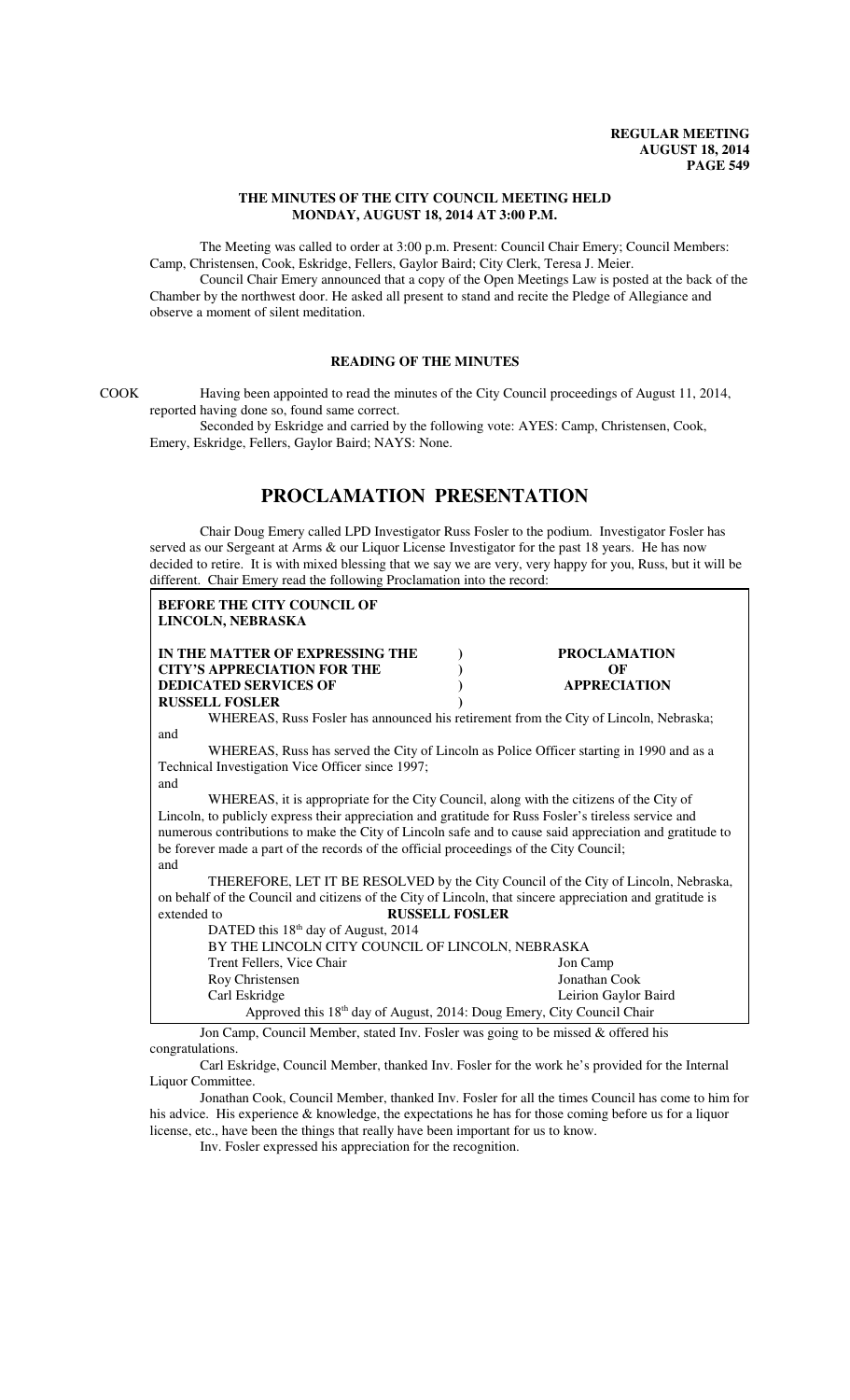# **PUBLIC HEARING**

APPLICATION OF LINCOLN COMMUNITY PLAYHOUSE INC. DBA LINCOLN COMMUNITY PLAYHOUSE FOR A CLASS I LIQUOR LICENSE AT 2500 SOUTH 56TH STREET. MANAGER APPLICATION OF MAURICE D. ENDERS FOR LINCOLN COMMUNITY PLAYHOUSE, INC. DBA LINCOLN COMMUNITY PLAYHOUSE AT 2500 SOUTH 56TH STREET - Maurice Enders, 2500 S. 56<sup>th</sup> St., took oath & came forward to request approval. They wish to give beverage service before a show, during intermission & special events. This is not for youth or family shows. This matter was taken under advisement.

MANAGER APPLICATION OF BARBARA EHRISMAN FOR WHITEHEAD OIL COMPANY DBA U-STOP CONVENIENCE SHOP #14 AT 2700 PORTER RIDGE ROAD;

MANAGER APPLICATION OF JEFFREY SCOTT FOR WHITEHEAD OIL COMPANY DBA U-STOP CONVENIENCE SHOP #24 AT 110 WEST FLETCHER, SUITE 101.

MANAGER APPLICATION OF MARY EVERETT FOR WHITEHEAD OIL COMPANY DBA U-STOP CONVENIENCE SHOP #5 AT 8231 EAST O STREET.

MANAGER APPLICATION OF JUSTIN COFFMAN FOR WHITEHEAD OIL COMPANY DBA U-STOP CONVENIENCE SHOP #9 AT 3244 CORNHUSKER HIGHWAY - Douglas Larkins, representing Whitehead Oil Co., 2537 Randolph St., took oath & came forward to request approval. This matter was taken under advisement.

APPLICATION OF MSKDJ INC. DBA SCHILLINGBRIDGE CORK & TAP HOUSE FOR A CLASS L LIQUOR LICENSE AT 575 FALLBROOK BLVD.;

MANAGER APPLICATION OF DALLAS M SCHILLING FOR MSKDJ INC. DBA SCHILLINGBRIDGE CORK & TAP HOUSE AT 575 FALLBROOK BLVD. - Dallas Schilling, 575 Fallbrook Blvd. Suite 109, took oath & came forward to answer questions. What we're doing out there is mixing our beverages with our food. We want to bring a new concept to Lincoln. So, we're going to do a lot of small test batches out there so we can do a lot of the microbrews on the food side.

Jon Camp, Council Member, inquired if they were keeping their brewery in Pawnee City. Mr. Schilling replied that that will stay open for large batches but they will be doing small, specialty test batches & special tappings & things like that here.

Trent Fellers, Council Member, inquired what they were before Council before for. Mr. Schilling responded for the Class CK Liquor License.

This matter was taken under advisement.

APPLICATION OF IDC BAR AND GRILL, INC. DBA IDC BAR AND GRILL FOR A CLASS C LIQUOR LICENSE AT 3223 CORNHUSKER HWY., SUITE 1.

MANAGER APPLICATION OF PETER J. SHOUP FOR IDC BAR AND GRILL, INC. DBA IDC BAR AND GRILL AT 3223 CORNHUSKER HWY., SUITE 1 - CLERK stated she received a request from the Applicant that Public Hearing & Action be continued for one week.

COOK Moved that Public Hearing & Action be continued for one week.

Seconded by Fellers and carried by the following vote: AYES: Camp, Christensen, Cook, Emery, Eskridge, Fellers, Gaylor Baird; NAYS: None.

This matter was taken under advisement.

APPLICATION OF LINCOLN BLUE SUSHI LLC DBA BLUE SUSHI SAKE GRILL TO DELETE AN APPROXIMATELY 15 FOOT BY 20 FEET PORTION OF THE OUTDOOR AREA FOR A NEW LICENSED AREA DESCRIBED AS A ONE STORY IRREGULAR SHAPED BUILDING APPROXIMATELY 122 FEET BY 57 FEET PLUS AN L-SHAPED OUTDOOR AREA MEASURING APPROXIMATELY 97 FEET BY 42 FEET AT 808 R STREET.

Jacob Mason, 4243 Meredith St., took oath & came forward to answer any questions. This is to correct an issue with our Sidewalk Café Permit. Wish to say thank you to the City of Lincoln for the reception we've received.

This matter was taken under advisement.

APPLICATION OF FANI DELIGIANNIS DBA ANNUNCIATION GREEK ORTHODOX CHURCH FOR A SPECIAL DESIGNATED LICENSE TO COVER AN AREA MEASURING APPROXIMATELY 230 FEET BY 116 FEET AT 950 NORTH 63RD STREET ON SEPTEMBER 13, 2014 FROM 11:00 A.M. TO 10:00 P.M. - Fani Deligiannis, 3031 Diadem Dr., came forward to request approval of their application for their 4<sup>th</sup> Annual Greek Festival which is a fundraiser.

This matter was taken under advisement.

APPLICATION OF SMG FOOD & BEVERAGE LLC DBA PINNACLE BANK ARENA FOR A SPECIAL DESIGNATED LICENSE TO COVER AN AREA MEASURING APPROXIMATELY 176 FEET BY 83 X 56 FEET (STADIUM TERRACE) AT PINNACLE BANK ARENA, 400 PINNACLE ARENA DRIVE ON AUGUST 29, SEPTEMBER 5, 19, 20, 26, OCTOBER 24, AND 31, 2014 FROM 1:00 P.M. TO 12:00 A.M. - CLERK stated she received a request from the Applicant that Public Hearing & Action be continued for one week.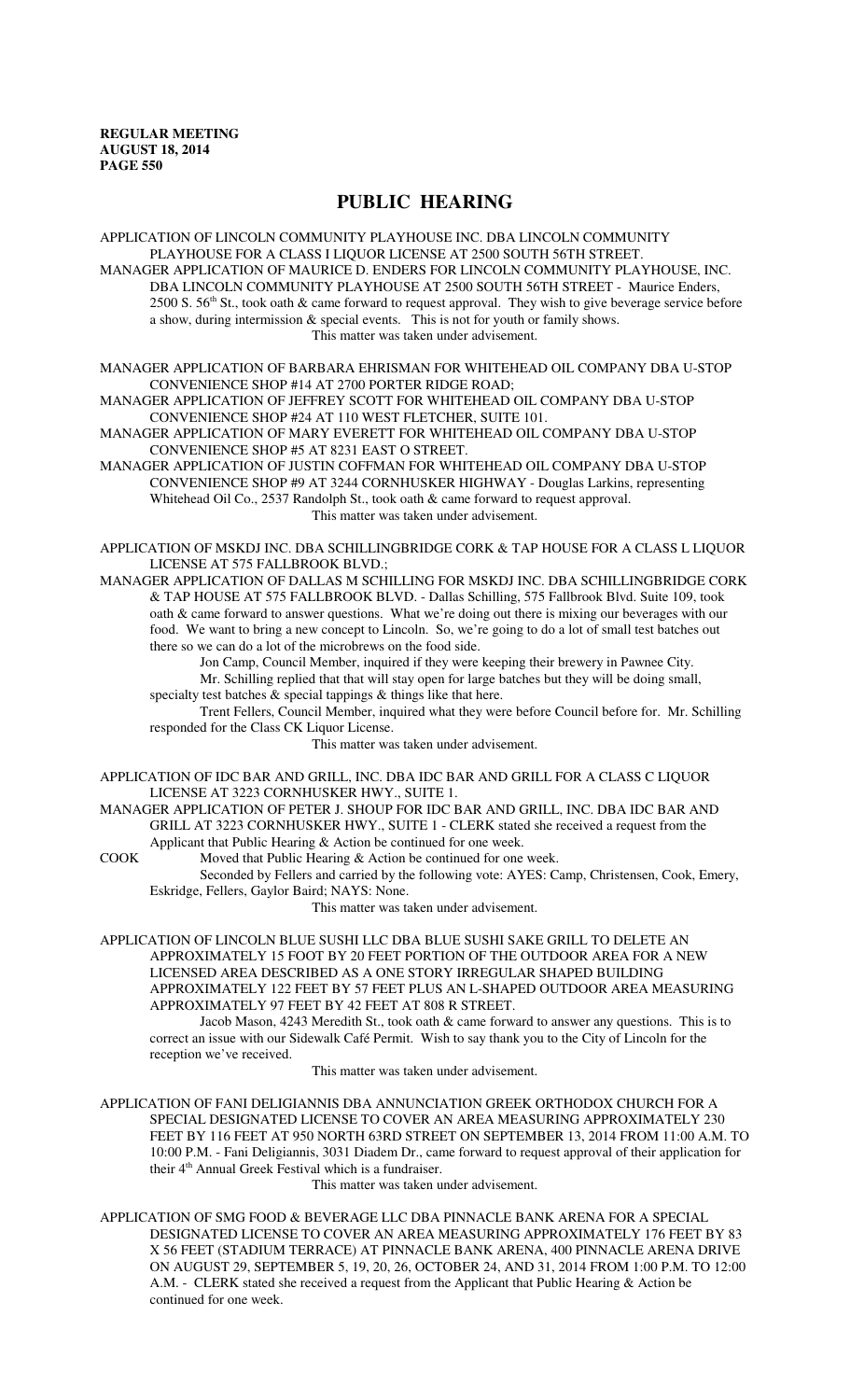CAMP Moved that Public Hearing & Action be continued for one week. Seconded by Eskridge and carried by the following vote: AYES: Camp, Christensen, Cook, Emery, Eskridge, Fellers, Gaylor Baird; NAYS: None. This matter was taken under advisement.

APPLICATION OF JSD LLC DBA HUSKERVILLE PUB & PIZZA FOR A SPECIAL DESIGNATED LICENSE TO COVER AN AREA MEASURING APPROXIMATELY 45 FEET BY 65 FEET AT 2805 N.W. 48TH STREET ON AUGUST 23, 2014 FROM 11:00 A.M. TO 1:00 A.M.

APPLICATION OF JSD LLC DBA HUSKERVILLE PUB & PIZZA FOR A SPECIAL DESIGNATED LICENSE TO COVER AN AREA MEASURING APPROXIMATELY 121 FEET BY 81 FEET AT FRONTIER HARLEY DAVIDSON, 205 NW 40TH STREET ON SEPTEMBER 1, 2014 FROM 11:00 A.M. TO 7:00 P.M. - Bob Miller, 2805 NW 48<sup>th</sup> St., came forward to request approval. This matter was taken under advisement.

APPLICATION OF ZIPLINE BREWING CO. LLC DBA ZIPLINE BREWING CO. FOR A SPECIAL DESIGNATED LICENSE TO COVER AN AREA MEASURING APPROXIMATELY 70 FEET BY 72 FEET AT 2100 MAGNUM CIR. ON AUGUST 30, 2014 FROM 11:00 A.M. TO 9:00 P.M. - Marcus Powers, 2100 Magnum Brewing, came forward to request approval for their tailgate party. This matter was taken under advisement.

APPLICATION OF BLUE BLOOD BREWING COMPANY, INC. FOR A SPECIAL DESIGNATED LICENSE TO COVER AN AREA MEASURING APPROXIMATELY 94 FEET BY 72 FEET INSIDE THE PRAIRIE BUILDING AND 600 FEET BY 1200 FEET AT PIONEERS PARK NATURE CENTER, 3201 CODDINGTON AVE., ON SEPTEMBER 12, 2014 FROM 4:00 P.M. TO 11:59 P.M. Amanda Podwinski, Blue Blood Brewing, 500 W. South St. Suite 8, came forward to request approval. This is a fundraiser for Pioneers Park Nature Center. It is a murder mystery dinner theater. This matter was taken under advisement.

APPROVING THE CLOSE OUT OF COMPLETED CONSTRUCTION PROJECTS AND TRANSFER OF UNSPENT APPROPRIATIONS AND CASH (IF ANY) FROM VARIOUS PROJECTS TO PROJECTS WHERE ADDITIONAL FUNDING IS NEEDED WITHIN THE PUBLIC WORKS & UTILITIES DEPARTMENT AND THE PARKS & RECREATION DEPARTMENT - Fran Mejer, Public Works & Utilities, came forward to state this is their annual clean up ordinance.

Mr. Camp inquired if we had a net gain of any substantial amount.

Roger Figard, Public Works & Utilities, came forward to state this is where they balance projects that either ran short or over. If there are funds leftover after balancing the rest of the accounts, they remain in the account unencumbered for the next year. Discussion followed. This matter was taken under advisement.

AMENDING TITLE 1 OF THE LINCOLN MUNICIPAL CODE RELATING TO GENERAL PROVISIONS TO CREATE A NEW CHAPTER 1.30, SALE OF CITY REAL PROPERTY - Tim Sieh, City Attorney, came forward to answer any questions.

Carl Eskridge, Council Member, asked Mr. Sieh to explain the necessity for this, what problems are we trying to fix..

Mr. Sieh stated some of the problems that come up are found in the exceptions that you'll see in the ordinance. The Charter allows for property to be sold upon an authorization by Council. And that has to be in the form of an ordinance. This is a delegation of the Council's authority to the Mayor's office so that for those properties that were never intended to be owned for the City's ongoing purposes, such as for a park. This is only for property the City has never intended to hold on to. Discussion followed.

Coby Mach, Lincoln Independent Business Association, 620 N. 48<sup>th</sup> St., Suite 205, came forward in opposition. This may streamline the process, may save time, but it goes against the City Charter, stifles public comment, reduces public accountability, reduces transparency. Discussion followed. This matter was taken under advisement.

COMP. PLAN CONFORMANCE 14014 - DECLARING APPROX. 545 SQUARE FEET OF PROPERTY GENERALLY LOCATED AT NORTH 70TH STREET AND CUMING STREET AS SURPLUS PROPERTY - Steve Werthman, Urban Development Department, came forward to state that this is for a triangular piece of property that is no longer needed for right-of-way. We will retain an easement for an existing sanitary sewer line.

Roy Christensen, Council Member, inquired as to how this property is being used now, who is using it?

Mr. Werthman responded that it was taken quite a while ago in a Sheriff's sale. No one is using it at this time & they can't build anything on it because there's a sanitary sewer easement line. They neighbor may be interested in it to be added as part of their land. Discussion followed.

This matter was taken under advisement.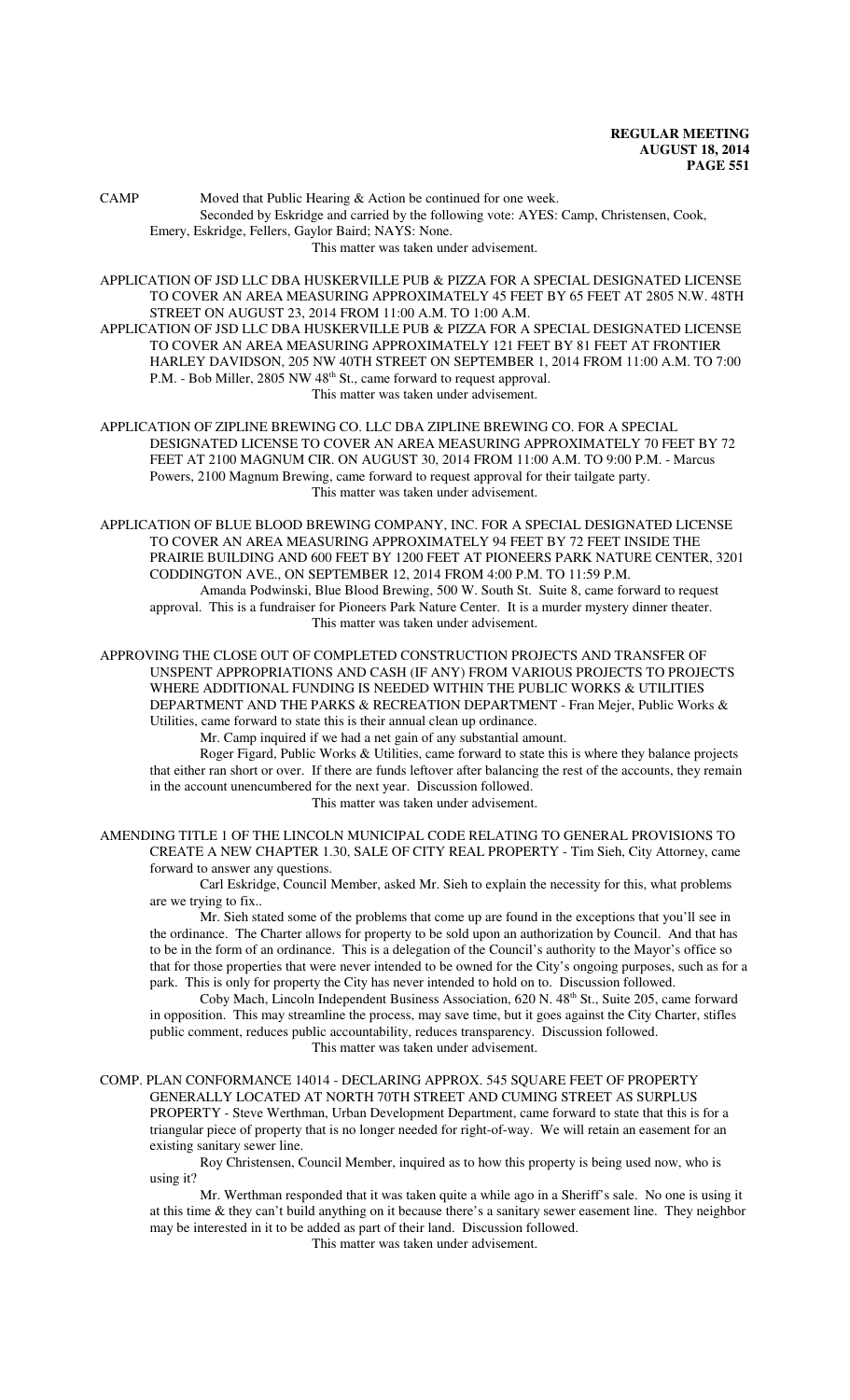COMP. PLAN CONFORMANCE 14015 - DECLARING APPROX. 2.7 ACRES OF PROPERTY GENERALLY LOCATED AT THE NORTHEAST CORNER OF SOUTH 27TH STREET AND OLD CHENEY ROAD AS SURPLUS PROPERTY - Steve Werthman, Urban Development, came forward to answer questions. Mr. Camp stated that he understands there are 2 very interested parties in this parcel. Discussion followed.

Tom Huston, 233 S. 13<sup>th</sup> Suite 1900, representing South Lincoln Apartments dba Old Cheney Apartments. My client has been trying to work with the City in trying to acquire this property for 8 to 10 years now. Prior to Administrative Reg. #2, the City had advertised the property for sale. My client had submitted an offer. They are certainly willing to buy this property. The adoption of Administrative Reg, #2 turns the process into a three step process. First, there'd be the declaration of surplus, which is in front of you today. Second, at some point, the selected proposal would come back before you in the form of a Real Estate Purchase Agreement, which would be 30-45 days from now. And the third step then would be the ultimate land use. No matter what happens to this property, the Change of Zone and/or Special Permit would come before Council as well. My client is willing to go thru that process. The adoption of the Access Management Policy, changes the rules. If a proposal is submitted to the City, I think any proposal would have to follow the Access Management Policy which does provide an avenue if someone requests a deviation from the policy, they can do so & they can work with Public Works on that request & that request can be appealed to the City Council. And that would be a fourth step. Discussion followed. This matter was taken under advisement.

- COMP. PLAN CONFORMANCE 14016 DECLARING APPROX. 25.73 ACRES OF PROPERTY GENERALLY LOCATED SOUTHEAST OF SOUTH 84TH STREET AND YANKEE HILL ROAD AS SURPLUS PROPERTY - Lynn Johnson, Parks & Recreation Department, came forward to state this is a follow up to the Purchase & Sale Agreement that was approved by the City Council & the Lincoln Public Schools Board on July 21<sup>st</sup>. Planning Commission has approved it. Discussion followed. This matter was taken under advisement.
- CHANGE OF ZONE 07018A APPLICATION OF HAMPTON ENTERPRISES TO REVISE GLYNOAKS PLAZA PLANNED UNIT DEVELOPMENT TO MODIFY THE SITE PLAN AND THE DEVELOPMENT PLAN TO ALLOW AN EARLY CHILDHOOD CARE FACILITY IN THE RESIDENTIAL PORTION OF THE DEVELOPMENT GENERALLY LOCATED AT SOUTH 84TH STREET AND GLYNOAKS DRIVE - Dan Rosesnthal, 1620 S. 70<sup>th</sup> St., came forward on behalf of the applicant to answer any questions.

This matter was taken under advisement.

- TEXT AMENDMENT 14006 AMENDING TITLE 27 OF THE LINCOLN MUNICIPAL CODE BY AMENDING THE RETAIL SALES AND SERVICES USE GROUP TABLE IN SECTION 27.06.130 TO SHOW VETERINARY FACILITIES AS A PERMITTED CONDITIONAL USE IN THE O-1, O-2, O-3, AND R-T ZONING DISTRICTS; AMENDING SECTION 27.62.100 TO ALLOW KENNELS AND/OR VETERINARY FACILITIES IN THOSE ZONING DISTRICTS WHERE SUCH USE IS DESIGNATED AS A PERMITTED CONDITIONAL USE UNDER A USE GROUP TABLE IN CHAPTER 27.06; REPEALING SECTION 27.63.780, OUTDOOR EXERCISE AREA ASSOCIATED WITH A VETERINARY FACILITY OR KENNEL; AMENDING SECTION 27.63.790 TO CLARIFY THAT VETERINARY FACILITIES ARE ALLOWED AS A PERMITTED SPECIAL USE IN THE AG AND AGR DISTRICTS AND THAT VETERINARY FACILITIES AND KENNELS WHICH DO NOT COMPLY WITH THE REQUIREMENTS FOR A PERMITTED CONDITIONAL USE UNDER SECTION 27.62.100 MAY BE ALLOWED BY SPECIAL PERMIT UNDER SPECIFIED CONDITIONS - Mike Marsh, Realty Trust Group, 2300 S. 48<sup>th</sup> St., applicant, came forward to answer any questions.. We have a veterinary facility, specifically for cats, interested in locating here. Discussion followed. This matter was taken under advisement.
- AMENDING SECTION 12.08.070 OF THE LINCOLN MUNICIPAL CODE TO REVISE THE HOURS OF OPERATION OF CITY PARKS AND PARK FACILITIES FOR BILL HARRIS IRON HORSE PARK AND TO ESTABLISH PARK HOURS FOR THE NEW LINCOLN COMMUNITY FOUNDATION TOWER SQUARE. (RELATED ITEMS: 14-120, 14R-235);
- NAMING THE PARK AT 13TH AND P STREETS AS "LINCOLN COMMUNITY FOUNDATION TOWER SQUARE" (RELATED ITEMS: 14-120, 14R-235) (ACTION DATE: 8/25/14) - Lynn Johnson, Parks & Recreation Department, came forward to state the Civic Plaza located at  $13<sup>th</sup>$  & P St. is nearing completion & was identified in the 2005 Downtown Master Plan. The Lincoln Community Foundation has established a \$600,000 endowment for public art & the funds can be used for future capital repair & replacement on that site. The guidelines for naming Parks & Recreation facilities state that a facility can be named in recognition of establishment of an endowment fund. We know this will probably become known as Tower Square. The other item before you is establishment of hours for two downtown spaces. One of those is Bill Harris Iron Horse Park in the Haymarket which currently has no limitations. The other will be establishing hours of operation for the Lincoln Community Foundation Tower Square. The recommendation is that we have both of these sites open from 6 a.m. to 2 a.m. daily. Part of the intent is to try to discourage people from congregating or loitering on those sites after hours.

Mr. Camp inquired if on Tower Square, does this affect any businesses there?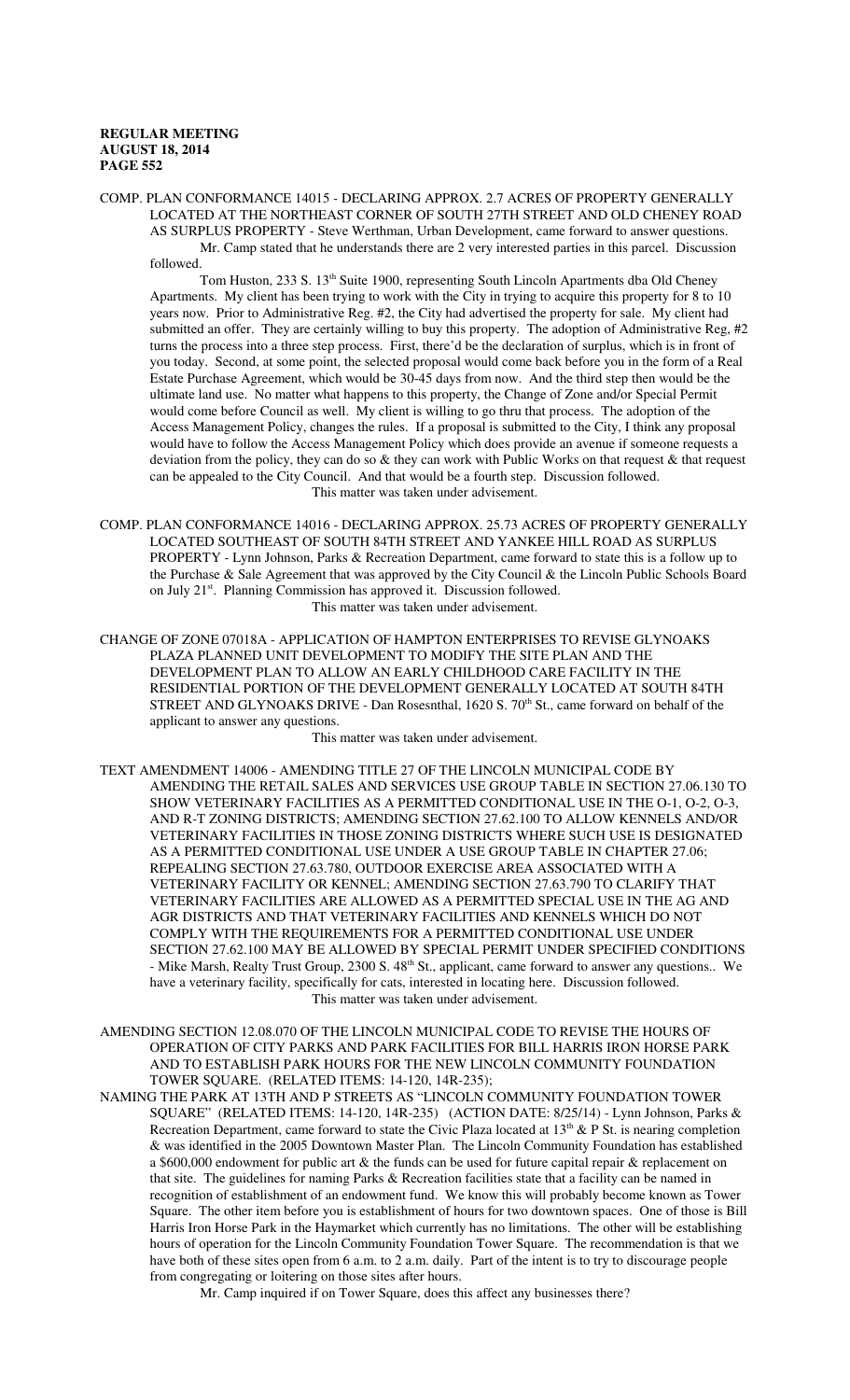Mr. Johnson stated Bison Witches has applied for a Sidewalk Café permit. A second tenant is interested in doing a sidewalk café permit as well. This could affect them. Discussion followed. Trent Fellers, Council Member, inquired if the lighted piece would shut off at the time of closing. Mr. Johnson stated they do have the ability to control the hours of operation on the lighting of the tower & we haven't set those hours yet but that probably is a good idea to have the lights shut down at 2 a.m. as a signal the park was closed.

This matter was taken under advisement.

AUTHORIZING THE ISSUANCE OF TAX ALLOCATION BONDS WITH A TOTAL NOT TO EXCEED \$757,750.00 FOR THE CITY OF LINCOLN, PIEDMONT SHOPPING CENTER REDEVELOPMENT PROJECT - Lauren Wismer, Gilmore & Bell, 1248 O St., Suite 710, came forward to answer any questions. This matter was taken under advisement.

APPROVING A REAL ESTATE SALES AGREEMENT FOR THE SALE OF APPROXIMATELY 9.37 ACRES OF SURPLUS PROPERTY GENERALLY LOCATED AT 2201 S. 84TH ST. TO THE LINCOLN HOUSING AUTHORITY. (RELATED ITEMS: 14-66, 14-65, 14-67, 14R-161) (6/23/14 - ACTION DELAYED FOR 2 WEEKS TO 7/14/14 W/ CONT'D P.H.) (7/14/14 - PUBLIC HEARING & ACTION DELAYED UNTIL 8/18/14, 7-0)

- CHANGE OF ZONE 14012 APPLICATION OF THE LINCOLN HOUSING AUTHORITY FOR A CHANGE OF ZONE FROM R-1 RESIDENTIAL DISTRICT AND P PUBLIC USE DISTRICT TO R-3 RESIDENTIAL DISTRICT AND FROM R-1 RESIDENTIAL DISTRICT TO P PUBLIC USE DISTRICT ON PROPERTY GENERALLY LOCATED AT S. 84TH ST. AND SOUTH ST. (RELATED ITEMS: 14- 66, 14-65, 14-67, 14R-161) (6/23/14 - ACTION DELAYED FOR 2 WEEKS TO 7/14/14 W/ CONT'D P.H.) (7/14/14 - PUBLIC HEARING & ACTION DELAYED UNTIL 8/18/14, 7-0)
- SPECIAL PERMIT 14009 APPLICATION OF LINCOLN HOUSING AUTHORITY TO DEVELOP THE LINCOLN HOUSING AUTHORITY 84TH ST. SITE COMMUNITY UNIT PLAN FOR 72 DWELLING UNITS, WITH A REQUESTED WAIVER TO ALLOW MORE THAN 40 DWELLING UNITS ON A DEAD END STREET, ON PROPERTY GENERALLY LOCATED AT S. 84TH ST. AND SOUTH ST. (RELATED ITEMS: 14-66, 14-65, 14-67, 14R-161) (ACTION DATE 6/23/14) (6/23/14 - ACTION DELAYED FOR 2 WEEKS TO 7/14/14 W/ CONT'D P.H.) (7/14/14 - PUBLIC HEARING & ACTION DELAYED UNTIL 8/18/14, 7-0) - Steve Werthman, Urban Development, came forward to state they have received some proposals from developers & have requested additional information from them. Urban Development would request a 3 week delay.

COOK Moved that Public Hearing & Action be continued for three weeks to 9/8/14. Seconded by Christensen and carried by the following vote: AYES: Camp, Christensen, Cook,

Emery, Eskridge, Fellers, Gaylor Baird; NAYS: None.

This matter was taken under advisement.

APPROVING THE GRANT APPLICATION TO THE NEBRASKA GAME AND PARKS COMMISSION FOR A RECREATIONAL TRAILS PROGRAM PROJECT GRANT TO RENOVATE THE MURDOCK TRAIL FROM TOUZALIN AVE. TO 70TH STREET - Lynn Johnson, Parks & Recreation Department, came forward to state that these are Federal Transportation Enhancement Funds that are administered by the Nebraska Game & Parks Commission. One of the conditions of approval is that we secure resolution, from the City Council, authorizing submittal of the Grant Application, affirming the matching funding for the grant, indicating that the City will maintain & operate the facility once it's completed, that we'll comply with the provisions of the Grant Program,  $\&$  that we'll also comply with Federal accessibility requirements. The majority of the Murdcok Trail is limestone & this will upgrade that trail to 10 ft. wide concrete. This is only trail in Lincoln that is not concrete.

Mr. Camp stated this has a City cost of \$56,000 whereas on the other two, it's about \$100,000. Any particular reason why there's a difference?

Mr. Johnson stated that it has to do with how we're able to put together the matching funding. The matched funds for this project are \$50,000 from the Great Plains Trail Network & about \$5,900 from the Parks & Rec. CIP. Discussion followed.

This matter was taken under advisement.

APPROVING THE GRANT APPLICATION TO THE NEBRASKA GAME AND PARKS COMMISSION FOR A RECREATIONAL TRAILS PROGRAM PROJECT GRANT TO FUND THE PIONEERS PARK TRAIL - PHASE III TO COMPLETE CONSTRUCTION OF A TRAIL FROM THE SOUTHERN BORDER OF THE NATURE CENTER TO THE WESTERN EDGE OF THE PARK.

APPROVING THE GRANT APPLICATION TO THE CITY OF LINCOLN AND THE NEBRASKA GAME AND PARKS COMMISSION FOR CONSTRUCTION OF THE WILDERNESS PARK SOUTH BRIDGE NORTH OF SALTILLO ROAD - Lynn Johnson, Parks & Recreation Department, came forward to state this is similar to the previous item. The trail project in Pioneers Park is the third phase in a multi-phase project. This extends the trail from the eastern boundary of Pioneers Park Nature Center to the western edge of the park, provides access to a part of the park that a lot of people haven't seen, and gives us access to a bridge that is going to be constructed for maintenance. The second project is replacement of a trail bridge in the southern end of Wilderness Park just north of Saltillo Road where we had a uniquely engineered bridge that failed about 3 or 4 years ago & this is to replace it.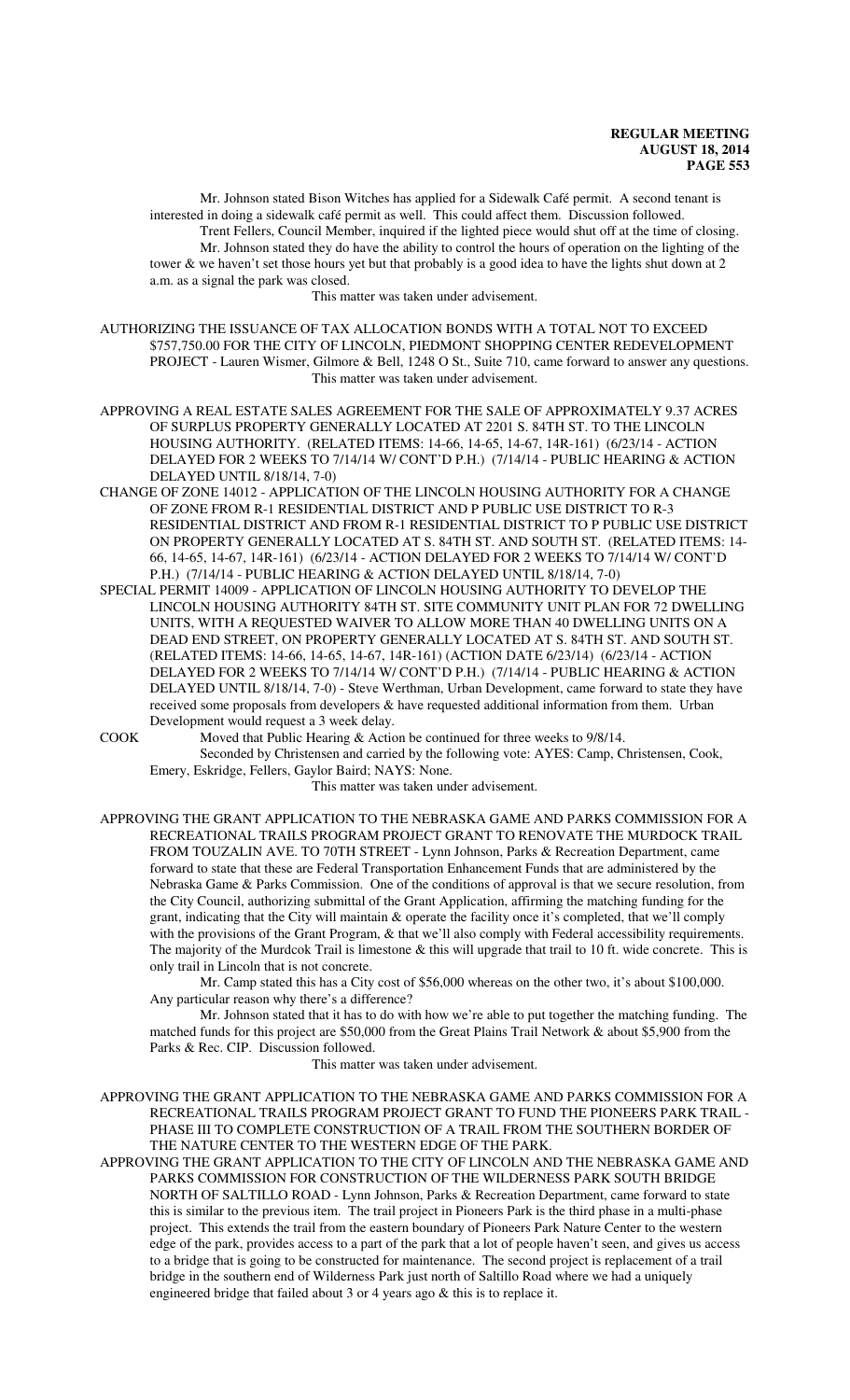Mr. Camp inquired why the City's contribution would only be \$50,000 on the first one but this shows \$100,000.

Mr. Johnson stated that the match for this grant is \$149,850. There is \$30,000 from Great Plains Trails Network, \$70,000 of settlement funds associated with the failure of the original bridge, and \$49,850 from the Parks & Rec. CIP.

This matter was taken under advisement.

APPROVING THE LABOR CONTRACT BETWEEN THE CITY OF LINCOLN AND THE LINCOLN CITY EMPLOYEES ASSOCIATION (LCEA) TO BE EFFECTIVE AUGUST 14, 2014 THROUGH AUGUST 31, 2016 - Doug McDaniel, Human Resources, came forward to state that this allows for a 2.25% salary increase for both years. We negotiated to limit voluntary elective schedules to 12 months whereas, previously, it was undefined. We also negotiated a new health care plan design. This matter was taken under advisement.

APPROVING THE NAMING OF PROPERTY GENERALLY LOCATED ALONG THE OPPD RAILROAD LINE SOUTHWEST OF 70TH STREET AND PINE LAKE ROAD AS "JONATHAN GAPP GREENWAY" - Lynn Johnson, Parks & Recreation Department, came forward to state this is naming a piece of property that was acquired back in 2008. A portion of it was acquired for sanitary sewer easement & the remainder of the property was donated for open space. It will be a piece of property that will be associated with the extension, in the future, of the Beal Slough Trail. When the family donated the property, they requested that it be named in recognition of their son who is a survivor of childhood cancer. The original deed, when it was transferred to the City, had that provision in it. This request is that the property be formally named "Jonathan Gapp Park". It was originally proposed as "Greenway". We've had some additional conversations with the family & they really would like for it to be named "Park". The Parks & Recreation Advisory Board has reviewed this & their recommending approval.

Mr. Camp inquired about maintenance cost.

Mr. Johnson replied that much of this land is floodplain & the majority of the use will be for the trail corridors. The Gapp Family did ask about developing a seating area there that could be kind of a quiet, contemplative place. They're interested in doing some fundraising for that so this will have fairly minimal maintenance costs. The Gapp's have planted a significant number of trees on this property.

Leirion Gaylor Baird, Council Member, stated that she was pleased to find out this was a celebration & not a memorial. Hope the family knows how grateful the City is for this gift.

This matter was taken under advisement.

# **COUNCIL ACTION**

## **REPORTS OF CITY OFFICERS**

REAPPOINTING SHARON L. BUSCH TO THE AGING PARTNERS ADVISORY COUNCIL FOR A TERM EXPIRING JULY 1, 2017 - CLERK read the following resolution, introduced by Roy Christensen, who moved its adoption:<br>A-88462 BE IT RES

BE IT RESOLVED by the City Council of the City of Lincoln, Nebraska:

That the reappointment of Sharon L. Busch to the Aging Partners Areawide Advisory Council for a term expiring July 1, 2017 is hereby approved.

Introduced by Roy Christensen

Seconded by Fellers and carried by the following vote: AYES: Camp, Christensen, Cook, Emery, Eskridge, Fellers, Gaylor Baird; NAYS: None.

APPOINTING ANN AVERY TO THE LINCOLN LANCASTER COUNTY EMS OVERSIGHT AUTHORITY BOARD FOR A TERM EXPIRING MAY 16, 2015 - CLERK read the following resolution, introduced by Roy Christensen, who moved its adoption:

A-88463 BE IT RESOLVED by the City Council of the City of Lincoln, Nebraska:

That the appointment of Ann Avery to the Lincoln/Lancaster County EMS Oversight Authority Board for a term expiring May 16, 2015 is hereby approved.

Introduced by Roy Christensen

Seconded by Fellers and carried by the following vote: AYES: Camp, Christensen, Cook, Emery, Eskridge, Fellers, Gaylor Baird; NAYS: None.

REAPPOINTING DON HERZ AND STEPHEN SPEICHER TO THE STARTRAN ADVISORY BOARD FOR TERMS EXPIRING OCTOBER 20, 2017 - CLERK read the following resolution, introduced by Roy Christensen, who moved its adoption:

A-88464 BE IT RESOLVED by the City Council of the City of Lincoln, Nebraska:

That the reappointment of Don Herz and Stephen Speicher to the StarTran Advisory Board for terms expiring October 20, 2017 is hereby approved.

Introduced by Roy Christensen

Seconded by Fellers and carried by the following vote: AYES: Camp, Christensen, Cook, Emery, Eskridge, Fellers, Gaylor Baird; NAYS: None.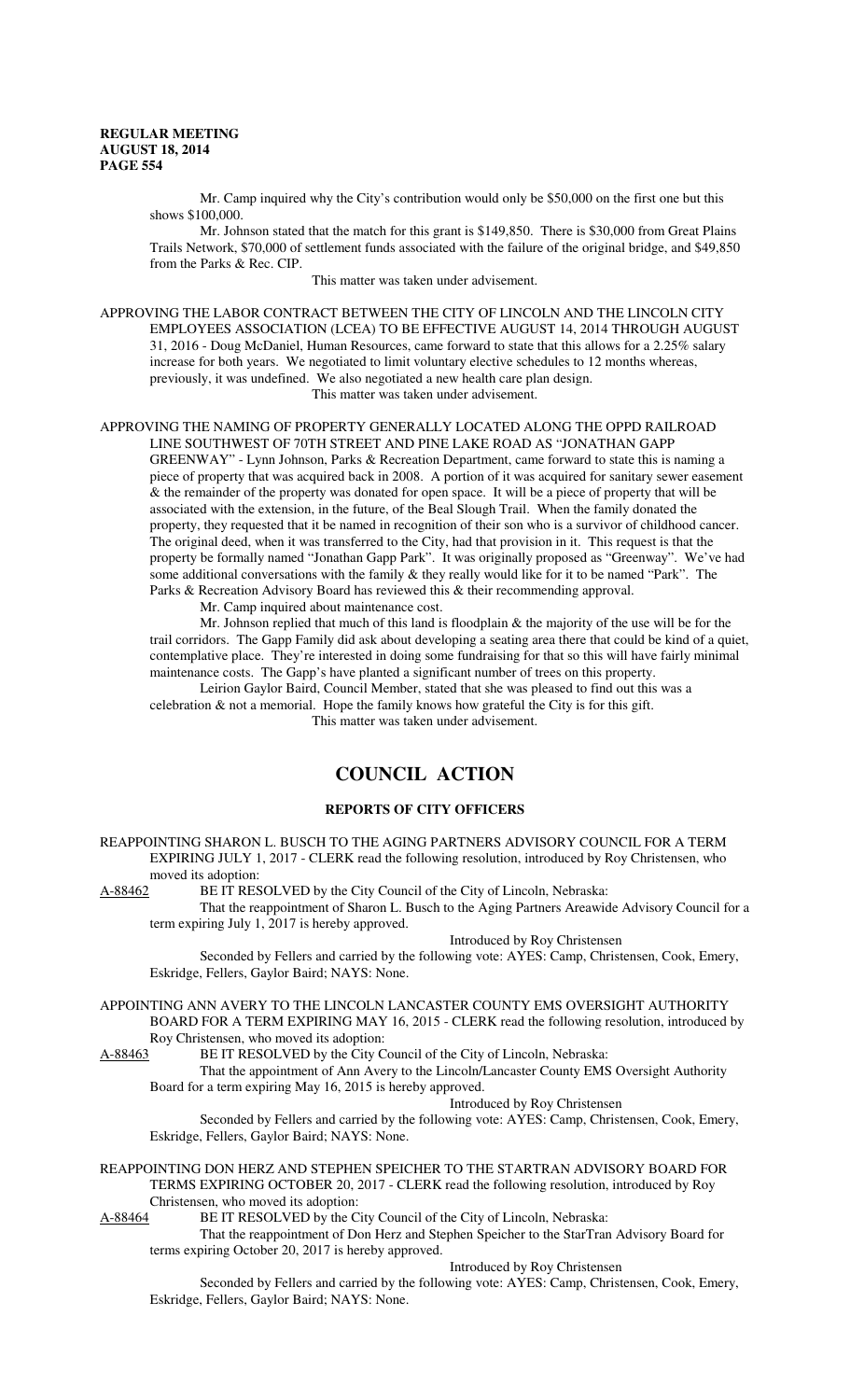REAPPOINTING AMIR AZIMI, THOMAS CHRISTIE, TOM MCFARLAND, AND PEARL VAN ZANDT TO THE MAYOR'S MULTICULTURAL ADVISORY COMMITTEE FOR TERMS EXPIRING SEPTEMBER 18, 2017 - CLERK read the following resolution, introduced by Roy Christensen, who moved its adoption:

A-88465 BE IT RESOLVED by the City Council of the City of Lincoln, Nebraska:

That the reappointment of Amir Azimi, Thomas Christie, Tom McFarland, and Pearl Van Zandt to the Mayor's Multicultural Advisory Committee for terms expiring September 18, 2017 is hereby approved. Introduced by Roy Christensen

Seconded by Fellers and carried by the following vote: AYES: Camp, Christensen, Cook, Emery, Eskridge, Fellers, Gaylor Baird; NAYS: None.

REAPPOINTING AMRITA MAHAPATRA TO THE MAYOR'S MULTICULTURAL ADVISORY COMMITTEE FOR A TERM EXPIRING SEPTEMBER 18, 2015 - CLERK read the following resolution, introduced by Roy Christensen, who moved its adoption:

A-88466 BE IT RESOLVED by the City Council of the City of Lincoln, Nebraska:

That the reappointment of Amrita Mahapatra to the Mayor's Multicultural Advisory Committee for a term expiring September 18, 2015 is hereby approved.

Introduced by Roy Christensen

Seconded by Fellers and carried by the following vote: AYES: Camp, Christensen, Cook, Emery, Eskridge, Fellers, Gaylor Baird; NAYS: None.

APPROVING A CONTRACT AGREEMENT BETWEEN THE CITY OF LINCOLN, LANCASTER COUNTY, THE LINCOLN-LANCASTER COUNTY PUBLIC BUILDING COMMISSION, AND FISH WINDOW CLEANING AND G&M WINDOW SERVICES, LLC FOR THE ANNUAL REQUIREMENTS FOR WINDOW CLEANING SERVICES, PURSUANT TO BID NO. 14-155, FOR A FOUR YEAR TERM WITH THE OPTION TO RENEW FOR FOUR ADDITIONAL ONE YEAR TERMS - CLERK read the following resolution, introduced by Roy Christensen, who moved its adoption:

A-88467 BE IT RESOLVED by the City Council of the City of Lincoln, Nebraska:

That the attached Contract Agreement between the City of Lincoln, Lancaster County, the Lincoln Lancaster County Public Building Commission, and Fish Window Cleaning and G&M Window Services, LLC for the annual requirements for Window Clean Services, pursuant to Bid No. 14-155, for a four year term with the option to renew for four additional one year terms, upon the terms and conditions as set forth in said Contract Agreement, is hereby approved and the Mayor is authorized to execute the same and any associated amendments or renewals on behalf of the City of Lincoln.

Introduced by Roy Christensen

Seconded by Fellers and carried by the following vote: AYES: Camp, Christensen, Cook, Emery, Eskridge, Fellers, Gaylor Baird; NAYS: None.

CLERK'S LETTER AND MAYOR'S APPROVAL OF RESOLUTIONS AND ORDINANCES PASSED BY THE CITY COUNCIL ON JULY 28, 2014 - CLERK presented said report which was placed on file in the Office of the City Clerk. **(27-1)**

### **PETITIONS & COMMUNICATIONS**

### PLACED ON FILE IN THE OFFICE OF THE CITY CLERK:

Administrative Amendment No. 14047 to Special Permit No. 593D, to Woodhaven Community Unit Plan, requested by James Williams, approved by the Planning Director on August 6, 2014, to adjust the rear setback for unenclosed decks on Lots 21 and 22, on property generally located at S.  $58<sup>th</sup>$  St. and Pioneers Blvd.

Administrative Amendment No. 14053 to Use Permit No. 126C, Wilderness Woods Office Park, requested by Civil Design Group, approved by the Planning Director on August 7, 2014, to reduce the rear yard setback from 15 feet to five feet and the front yard setback from 20 feet to 15 feet, on property generally located at Wilderness Woods Dr. and Yankee Hill Rd.

Administrative Amendment No. 14019 to Landmark Corporate Center Addition, requested by North Thirty Third, LLC, approved by the Planning Director on August 11, 2014, to extend the time for two years to install sidewalks, street trees, and pedestrian way sidewalks, on property generally located at N. 33rd St. and Superior St.

Administrative Amendment No. 14020 to Landmark Corporate Center 3<sup>rd</sup> Addition, requested by North Thirty Third, LLC, approved by the Planning Director on August 11, 2014, to extend the time for two years to install sidewalks and street trees, on property generally located at N. 33<sup>rd</sup> St. and Eastpark Circle.

#### **LIQUOR RESOLUTIONS**

APPLICATION OF LINCOLN COMMUNITY PLAYHOUSE INC. DBA LINCOLN COMMUNITY PLAYHOUSE FOR A CLASS I LIQUOR LICENSE AT 2500 SOUTH 56TH STREET - CLERK read the following resolution, introduced by Jon Camp, who moved its adoption for approval: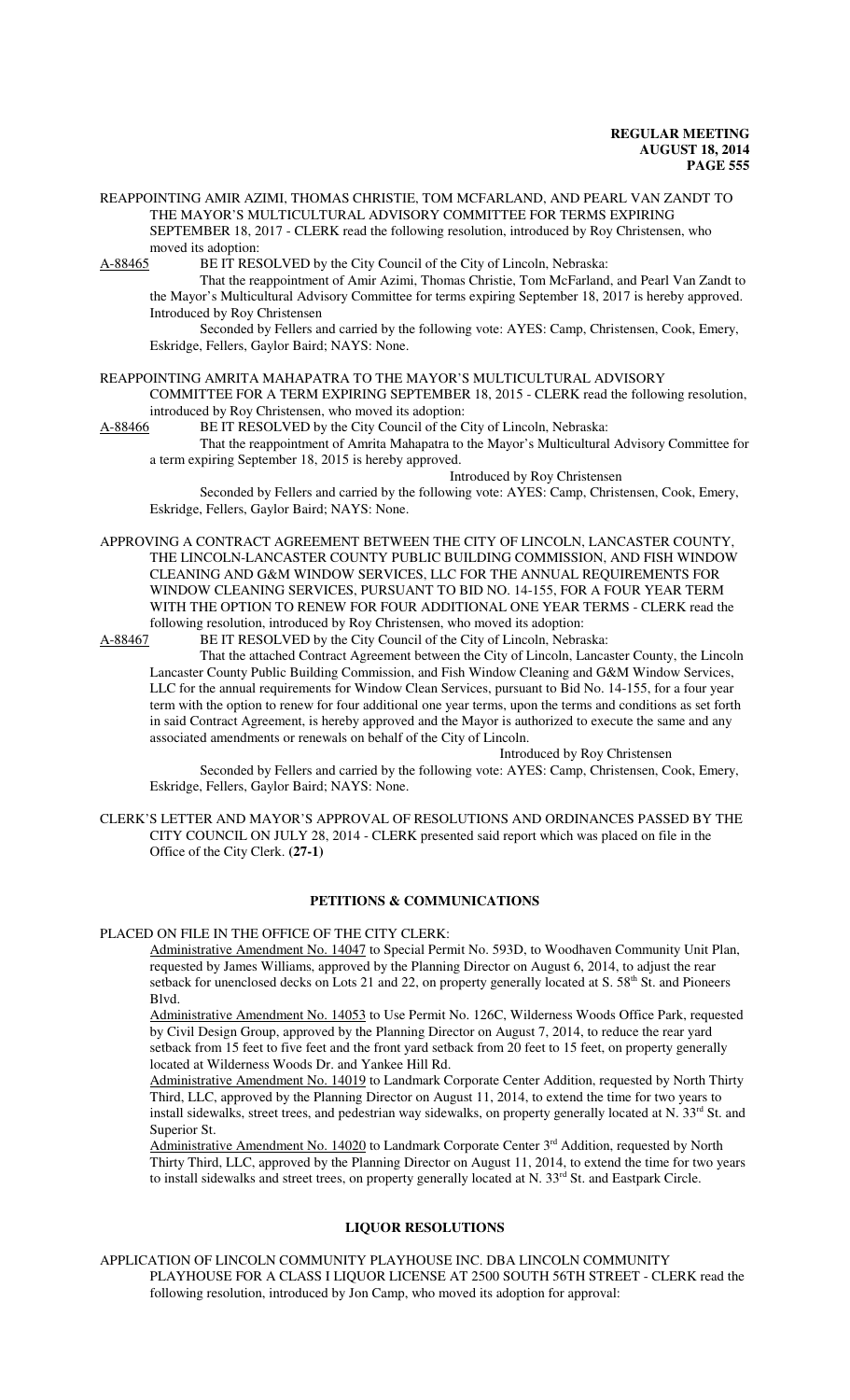### A-88468 BE IT RESOLVED by the City Council of the City of Lincoln, Nebraska:

That after hearing duly had as required by law, consideration of the facts of this application, the Nebraska Liquor Control Act, and the pertinent City ordinances, the City Council recommends that the application of Lincoln Community Playhouse Inc. dba Lincoln Community Playhouse for a Class "I" liquor license at 2500 South 56th Street, Lincoln, Nebraska, for the license period ending April 30, 2015, be approved with the condition that:

1. Applicant must successfully complete the responsible beverage server training course required by Section 5.04.035 of the Lincoln Municipal Code within 30 days of approval of this resolution. 2. All employees must possess a valid Responsible Beverage Server/Seller Permit as

required by Section 5.04.124 of the Lincoln Municipal Code.

3. The premises must comply in every respect with all city and state regulations. The City Clerk is directed to transmit a copy of this resolution to the Nebraska Liquor Control Commission.

Introduced by Jon Camp

Seconded by Christensen and carried by the following vote: AYES: Camp, Christensen, Cook, Emery, Eskridge, Fellers, Gaylor Baird; NAYS: None.

MANAGER APPLICATION OF MAURICE D. ENDERS FOR LINCOLN COMMUNITY PLAYHOUSE, INC. DBA LINCOLN COMMUNITY PLAYHOUSE AT 2500 SOUTH 56TH STREET - CLERK read the following resolution, introduced by Jon Camp, who moved its adoption for approval:

A-88469 WHEREAS, Lincoln Community Playhouse Inc. dba Lincoln Community Playhouse located at 2500 South 56th Street, Lincoln, Nebraska has been approved for a Retail Class "I" liquor license, and now requests that Maurice D. Enders be named manager;

WHEREAS, Maurice D. Enders appears to be a fit and proper person to manage said business. NOW, THEREFORE, BE IT RESOLVED by the City Council of the City of Lincoln, Nebraska: That after hearing duly had as required by law, consideration of the facts of this application, the Nebraska Liquor Control Act, and the pertinent City ordinances, the City Council recommends that Maurice D. Enders be approved as manager of this business for said licensee. The City Clerk is directed to transmit a copy of this resolution to the Nebraska Liquor Control Commission.

#### Introduced by Jon Camp

Seconded by Christensen and carried by the following vote: AYES: Camp, Christensen, Cook, Emery, Eskridge, Fellers, Gaylor Baird; NAYS: None.

- MANAGER APPLICATION OF BARBARA EHRISMAN FOR WHITEHEAD OIL COMPANY DBA U-STOP CONVENIENCE SHOP #14 AT 2700 PORTER RIDGE ROAD - CLERK read the following resolution, introduced by Jon Camp, who moved its adoption for approval:
- A-88470 WHEREAS, Whitehead Oil Company dba U-Stop Convenience Shop #14 located at 2700 Porter Ridge Road, Lincoln, Nebraska has been approved for a Retail Class "D" liquor license, and now requests that Barbara Ehrisman be named manager;

WHEREAS, Barbara Ehrisman appears to be a fit and proper person to manage said business. NOW, THEREFORE, BE IT RESOLVED by the City Council of the City of Lincoln, Nebraska: That after hearing duly had as required by law, consideration of the facts of this application, the Nebraska Liquor Control Act, and the pertinent City ordinances, the City Council recommends that Barbara Ehrisman be approved as manager of this business for said licensee. The City Clerk is directed to transmit a copy of this resolution to the Nebraska Liquor Control Commission.

#### Introduced by Jon Camp

Seconded by Christensen and carried by the following vote: AYES: Camp, Christensen, Cook, Emery, Eskridge, Fellers, Gaylor Baird; NAYS: None.

MANAGER APPLICATION OF JEFFREY SCOTT FOR WHITEHEAD OIL COMPANY DBA U-STOP CONVENIENCE SHOP #24 AT 110 WEST FLETCHER, SUITE 101 - CLERK read the following resolution, introduced by Jon Camp, who moved its adoption for approval:<br>A-88471 WHEREAS, Whitehead Oil Company dba U-Stop Convenience S

WHEREAS, Whitehead Oil Company dba U-Stop Convenience Shop #24 located at 110 West Fletcher, Suite 101, Lincoln, Nebraska has been approved for a Retail Class "D" liquor license, and now requests that Jeffrey Scott be named manager;

WHEREAS, Jeffrey Scott appears to be a fit and proper person to manage said business.

NOW, THEREFORE, BE IT RESOLVED by the City Council of the City of Lincoln, Nebraska: That after hearing duly had as required by law, consideration of the facts of this application, the Nebraska Liquor Control Act, and the pertinent City ordinances, the City Council recommends that Jeffrey Scott be approved as manager of this business for said licensee. The City Clerk is directed to transmit a copy of this resolution to the Nebraska Liquor Control Commission.

#### Itroduced by Jon Camp

Seconded by Christensen and carried by the following vote: AYES: Camp, Christensen, Cook, Emery, Eskridge, Fellers, Gaylor Baird; NAYS: None.

MANAGER APPLICATION OF MARY EVERETT FOR WHITEHEAD OIL COMPANY DBA U-STOP CONVENIENCE SHOP #5 AT 8231 EAST O STREET - CLERK read the following resolution, introduced by Jon Camp, who moved its adoption for approval: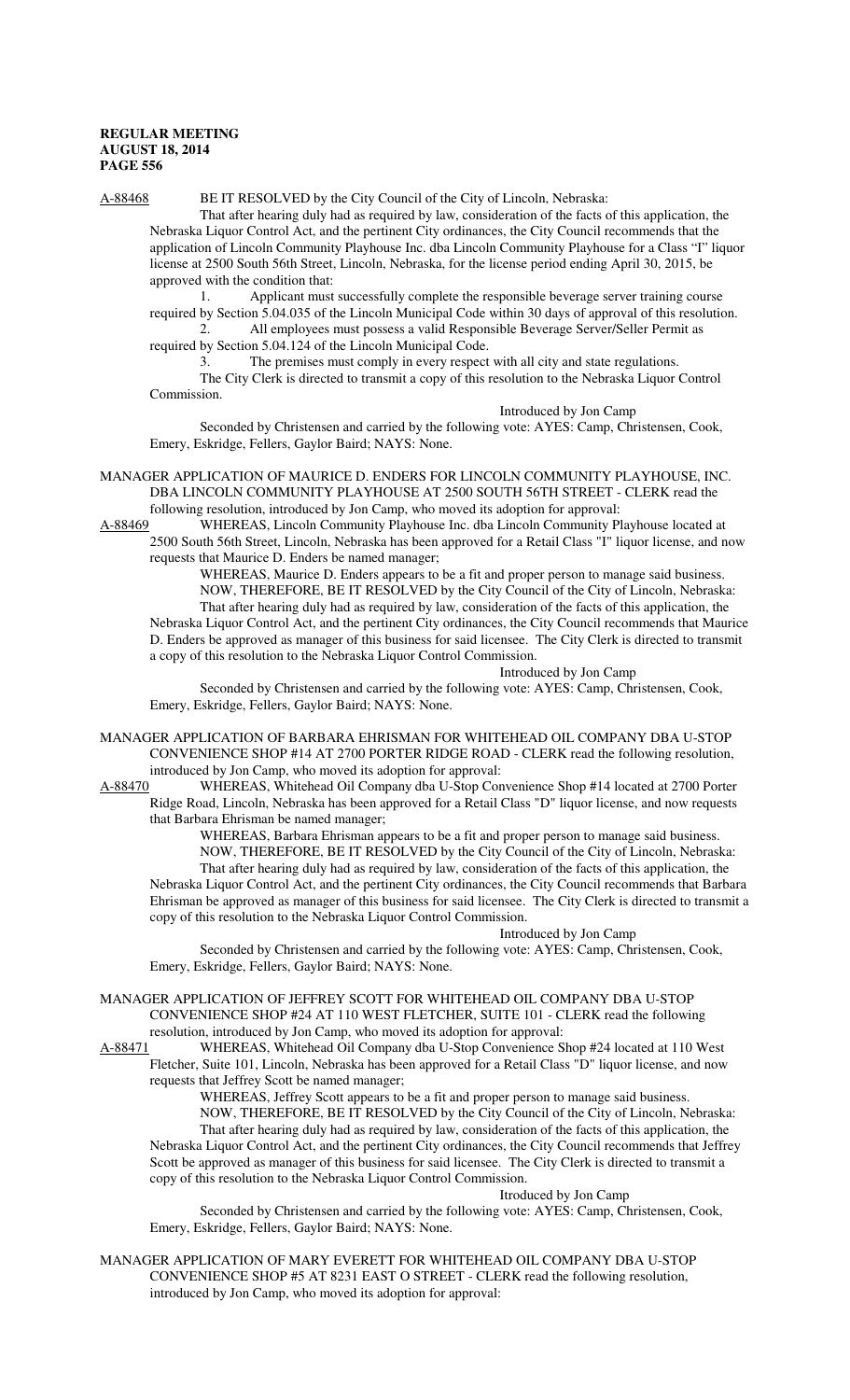A-88472 WHEREAS, Whitehead Oil Company dba U-Stop Convenience Shop #5 located at 8231 East O Street, Lincoln, Nebraska has been approved for a Retail Class "D" liquor license, and now requests that Mary Everett be named manager;

WHEREAS, Mary Everett appears to be a fit and proper person to manage said business. NOW, THEREFORE, BE IT RESOLVED by the City Council of the City of Lincoln, Nebraska: That after hearing duly had as required by law, consideration of the facts of this application, the Nebraska Liquor Control Act, and the pertinent City ordinances, the City Council recommends that Mary Everett be approved as manager of this business for said licensee. The City Clerk is directed to transmit a copy of this resolution to the Nebraska Liquor Control Commission.

Introduced by Jon Camp Seconded by Christensen and carried by the following vote: AYES: Camp, Christensen, Cook, Emery, Eskridge, Fellers, Gaylor Baird; NAYS: None.

MANAGER APPLICATION OF JUSTIN COFFMAN FOR WHITEHEAD OIL COMPANY DBA U-STOP CONVENIENCE SHOP #9 AT 3244 CORNHUSKER HIGHWAY - CLERK read the following resolution, introduced by Jon Camp, who moved its adoption for approval:

A-88473 WHEREAS, Whitehead Oil Company dba U-Stop Convenience Shop #9 located at 3244 Cornhusker Highway, Lincoln, Nebraska has been approved for a Retail Class "D" liquor license, and now requests that Justin Coffman be named manager;

WHEREAS, Justin Coffman appears to be a fit and proper person to manage said business.

NOW, THEREFORE, BE IT RESOLVED by the City Council of the City of Lincoln, Nebraska: That after hearing duly had as required by law, consideration of the facts of this application, the Nebraska Liquor Control Act, and the pertinent City ordinances, the City Council recommends that Justin Coffman be approved as manager of this business for said licensee. The City Clerk is directed to transmit a copy of this resolution to the Nebraska Liquor Control Commission.

Introduced by Jon Camp

Seconded by Christensen and carried by the following vote: AYES: Camp, Christensen, Cook, Emery, Eskridge, Fellers, Gaylor Baird; NAYS: None.

APPLICATION OF MSKDJ INC. DBA SCHILLINGBRIDGE CORK & TAP HOUSE FOR A CLASS L LIQUOR LICENSE AT 575 FALLBROOK BLVD. - CLERK read the following resolution, introduced by Jon Camp, who moved its adoption for approval:

A-88474 BE IT RESOLVED by the City Council of the City of Lincoln, Nebraska:

That after hearing duly had as required by law, consideration of the facts of this application, the Nebraska Liquor Control Act, and the pertinent City ordinances, the City Council recommends that the application of MSKDJ Inc. dba Schillingbridge Cork & Tap House for a Class "L" liquor license at 575 Fallbrook Blvd., Lincoln, Nebraska, for the license period ending April 30, 2015, be approved with the condition that:

1. Applicant must successfully complete the responsible beverage server training course required by Section 5.04.035 of the Lincoln Municipal Code within 30 days of approval of this resolution.

2. All employees must possess a valid Responsible Beverage Server/Seller Permit as required by Section 5.04.124 of the Lincoln Municipal Code.

3. The premises must comply in every respect with all city and state regulations. The City Clerk is directed to transmit a copy of this resolution to the Nebraska Liquor Control Commission.

#### Introduced by Jon Camp

Seconded by Christensen and carried by the following vote: AYES: Camp, Christensen, Cook, Emery, Eskridge, Fellers, Gaylor Baird; NAYS: None.

MANAGER APPLICATION OF DALLAS M SCHILLING FOR MSKDJ INC. DBA SCHILLINGBRIDGE CORK & TAP HOUSE AT 575 FALLBROOK BLVD. - CLERK read the following resolution, introduced by Jon Camp, who moved its adoption for approval:<br>A-88475 WHEREAS, MSKDJ Inc. dba Schil

WHEREAS, MSKDJ Inc. dba Schillingbridge Cork & Tap House located at 575 Fallbrook Blvd., Lincoln, Nebraska has been approved for a Retail Class "L" liquor license, and now requests that Dallas M. Schilling be named manager;

WHEREAS, Dallas M. Schilling appears to be a fit and proper person to manage said business. NOW, THEREFORE, BE IT RESOLVED by the City Council of the City of Lincoln, Nebraska: That after hearing duly had as required by law, consideration of the facts of this application, the Nebraska Liquor Control Act, and the pertinent City ordinances, the City Council recommends that Dallas M. Schilling be approved as manager of this business for said licensee. The City Clerk is directed to transmit a copy of this resolution to the Nebraska Liquor Control Commission.

#### Introduced by Jon Camp

Seconded by Christensen and carried by the following vote: AYES: Camp, Christensen, Cook, Emery, Eskridge, Fellers, Gaylor Baird; NAYS: None.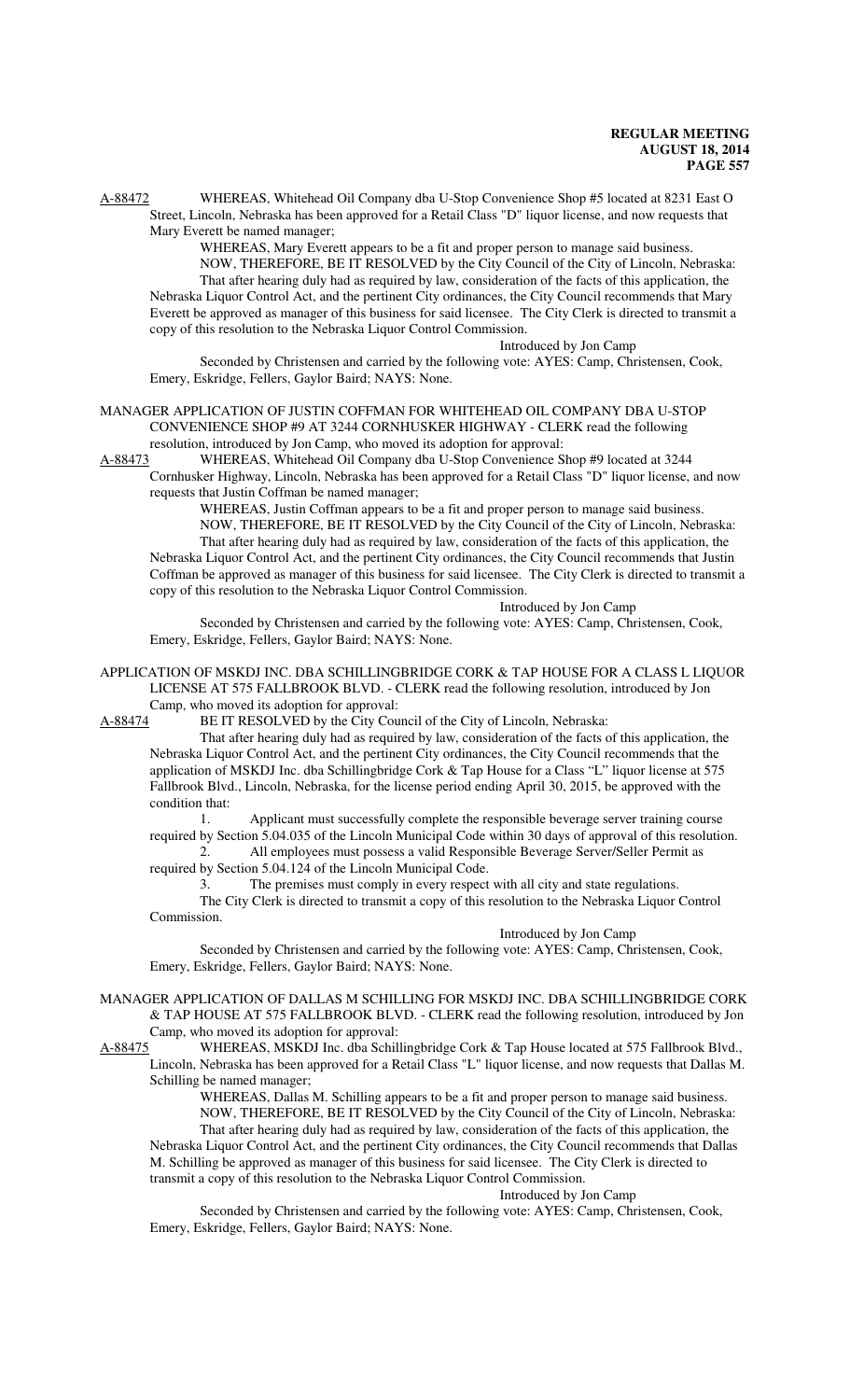APPLICATION OF IDC BAR AND GRILL, INC. DBA IDC BAR AND GRILL FOR A CLASS C LIQUOR LICENSE AT 3223 CORNHUSKER HWY., SUITE 1.

MANAGER APPLICATION OF PETER J. SHOUP FOR IDC BAR AND GRILL, INC. DBA IDC BAR AND GRILL AT 3223 CORNHUSKER HWY., SUITE 1 - PRIOR to reading:

COOK Moved that Public Hearing & Action be continued for one week.

Seconded by Fellers and carried by the following vote: AYES: Camp, Christensen, Cook, Emery, Eskridge, Fellers, Gaylor Baird; NAYS: None.

APPLICATION OF LINCOLN BLUE SUSHI LLC DBA BLUE SUSHI SAKE GRILL TO DELETE AN APPROXIMATELY 15 FOOT BY 20 FEET PORTION OF THE OUTDOOR AREA FOR A NEW LICENSED AREA DESCRIBED AS A ONE STORY IRREGULAR SHAPED BUILDING APPROXIMATELY 122 FEET BY 57 FEET PLUS AN L-SHAPED OUTDOOR AREA MEASURING APPROXIMATELY 97 FEET BY 42 FEET AT 808 R STREET - CLERK read the following resolution, introduced by Jon Camp, who moved its adoption for approval:

A-88476 BE IT RESOLVED by the City Council of the City of Lincoln, Nebraska:

That after hearing duly had as required by law, consideration of the facts of this application, the Nebraska Liquor Control Act including Neb. Rev. Stat. § 53-132, the pertinent City ordinances, and Resolution No. A-66729, the City Council recommends that the application of Lincoln Blue Sushi LLC dba Blue Sushi Sake Grill to delete an approximately 15 foot by 20 foot portion of the outdoor area from their presently licensed premises located at 808 R Street, Lincoln, Nebraska, for a new licensed area described as a one story irregular shaped building approximately 122 feet by 57 feet plus an L-shaped outdoor area measuring approximately 97 feet by 42 feet, be approved with the condition that the premise complies in every respect with all City and State regulations.

BE IT FURTHER RESOLVED that the City Clerk is directed to transmit a copy of this resolution to the Nebraska Liquor Control Commission.

Introduced by Jon Camp

Seconded by Christensen and carried by the following vote: AYES: Camp, Christensen, Cook, Emery, Eskridge, Fellers, Gaylor Baird; NAYS: None.

APPLICATION OF FANI DELIGIANNIS DBA ANNUNCIATION GREEK ORTHODOX CHURCH FOR A SPECIAL DESIGNATED LICENSE TO COVER AN AREA MEASURING APPROXIMATELY 230 FEET BY 116 FEET AT 950 NORTH 63RD STREET ON SEPTEMBER 13, 2014 FROM 11:00 A.M. TO 10:00 P.M. - CLERK read the following resolution, introduced by Jon Camp, who moved its adoption for approval:

A-88477 BE IT RESOLVED by the City Council of the City of Lincoln, Nebraska:

That after hearing duly had as required by law, consideration of the facts of this application, the Nebraska Liquor Control Act, and the pertinent City ordinances, the City Council recommends that the application of Fani Deligiannis dba Annunciation Greek Othrodox Church for a special designated license to cover an area measuring approximately 230 feet by 116 feet at 950 North 63rd Street, Lincoln, Nebraska, on September 13, 2014, between the hours of 11:00 a.m. and 10:00 p.m., be approved with the condition that the premises complies in every respect with all City and State regulations and with the following requirements:

- 1. Identification to be checked, wristbands required on all parties wishing to consume alcohol.
- 2. Adequate security shall be provided for the event.<br>3. The area requested for the permit shall be separate
- The area requested for the permit shall be separated from the public by a fence or other means.
- Responsible alcohol service practices shall be followed.

BE IT FURTHER RESOLVED the City Clerk is directed to transmit a copy of this resolution to the Nebraska Liquor Control Commission.

### Introduced by Jon Camp

Seconded by Christensen and carried by the following vote: AYES: Camp, Christensen, Cook, Emery, Eskridge, Fellers, Gaylor Baird; NAYS: None.

APPLICATION OF SMG FOOD & BEVERAGE LLC DBA PINNACLE BANK ARENA FOR A SPECIAL DESIGNATED LICENSE TO COVER AN AREA MEASURING APPROXIMATELY 176 FEET BY 83 X 56 FEET (STADIUM TERRACE) AT PINNACLE BANK ARENA, 400 PINNACLE ARENA DRIVE ON AUGUST 29, SEPTEMBER 5, 19, 20, 26, OCTOBER 24, AND 31, 2014 FROM 1:00 P.M. TO 12:00 A.M. - PRIOR to reading:

CAMP Moved that Public Hearing & Action be continued for one week.

Seconded by Eskridge and carried by the following vote: AYES: Camp, Christensen, Cook, Emery, Eskridge, Fellers, Gaylor Baird; NAYS: None.

APPLICATION OF JSD LLC DBA HUSKERVILLE PUB & PIZZA FOR A SPECIAL DESIGNATED LICENSE TO COVER AN AREA MEASURING APPROXIMATELY 45 FEET BY 65 FEET AT 2805 N.W. 48TH STREET ON AUGUST 23, 2014 FROM 11:00 A.M. TO 1:00 A.M. - CLERK read the following resolution, introduced by Jon Camp, who moved its adoption for approval:

A-88478 BE IT RESOLVED by the City Council of the City of Lincoln, Nebraska: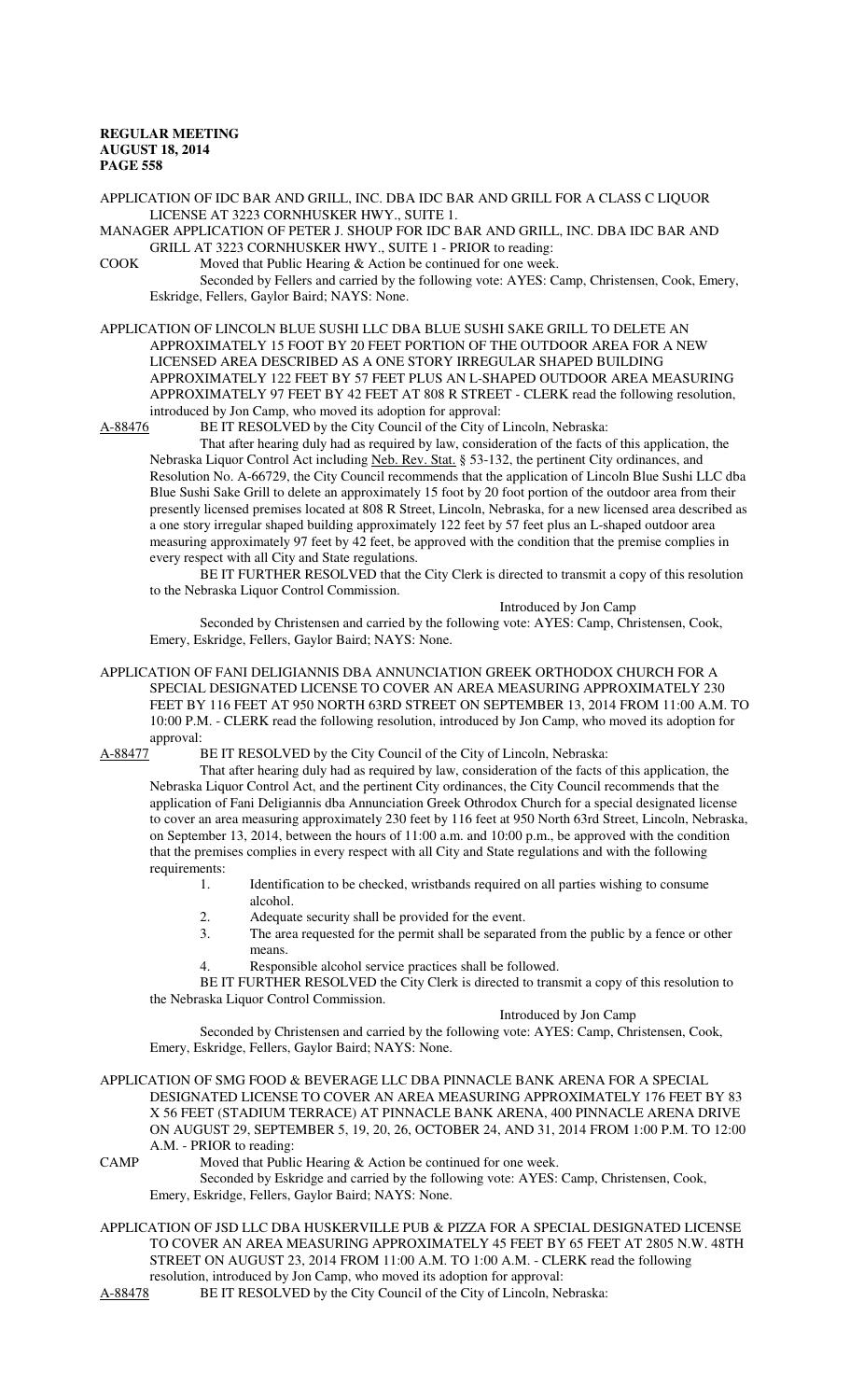That after hearing duly had as required by law, consideration of the facts of this application, the Nebraska Liquor Control Act, and the pertinent City ordinances, the City Council recommends that the application of JSD LLC dba Huskerville Pub and Pizza for a special designated license to cover an area measuring approximately 45 feet by 65 feet at 2805 N.W. 48th Street, Lincoln, Nebraska, on August 23, 2014, between the hours of 11:00 a.m. and 1:00 a.m., be approved with the condition that the premises complies in every respect with all City and State regulations and with the following requirements:

- 1. Identification to be checked, wristbands required on all parties wishing to consume alcohol.
- 2. Adequate security shall be provided for the event.<br>3. The area requested for the permit shall be separate
- The area requested for the permit shall be separated from the public by a fence or other means.
- 4. Responsible alcohol service practices shall be followed.

BE IT FURTHER RESOLVED the City Clerk is directed to transmit a copy of this resolution to the Nebraska Liquor Control Commission.

#### Introduced by Jon Camp

Seconded by Christensen and carried by the following vote: AYES: Camp, Christensen, Cook, Emery, Eskridge, Fellers, Gaylor Baird; NAYS: None.

APPLICATION OF JSD LLC DBA HUSKERVILLE PUB & PIZZA FOR A SPECIAL DESIGNATED LICENSE TO COVER AN AREA MEASURING APPROXIMATELY 121 FEET BY 81 FEET AT FRONTIER HARLEY DAVIDSON, 205 NW 40TH STREET ON SEPTEMBER 1, 2014 FROM 11:00 A.M. TO 7:00 P.M. - CLERK read the following resolution, introduced by Jon Camp, who moved its adoption for approval:<br>A-88479 I

BE IT RESOLVED by the City Council of the City of Lincoln, Nebraska:

That after hearing duly had as required by law, consideration of the facts of this application, the Nebraska Liquor Control Act, and the pertinent City ordinances, the City Council recommends that the application of JSD LLC dba Huskerville Pub and Pizza for a special designated license to cover an area measuring approximately 121 feet by 81 feet at Frontier Harley Davidson, 205 N.W. 40th Street, Lincoln, Nebraska, on September 1, 2014, between the hours of 11:00 a.m. and 7:00 p.m., be approved with the condition that the premises complies in every respect with all City and State regulations and with the following requirements:

- 1. Identification to be checked, wristbands required on all parties wishing to consume alcohol.
- 2. Adequate security shall be provided for the event.<br>3 The area requested for the permit shall be separate
- The area requested for the permit shall be separated from the public by a fence or other means.
- 4. Responsible alcohol service practices shall be followed.

BE IT FURTHER RESOLVED the City Clerk is directed to transmit a copy of this resolution to the Nebraska Liquor Control Commission.

Introduced by Jon Camp

Seconded by Christensen and carried by the following vote: AYES: Camp, Christensen, Cook, Emery, Eskridge, Fellers, Gaylor Baird; NAYS: None.

APPLICATION OF ZIPLINE BREWING CO. LLC DBA ZIPLINE BREWING CO. FOR A SPECIAL DESIGNATED LICENSE TO COVER AN AREA MEASURING APPROXIMATELY 70 FEET BY 72 FEET AT 2100 MAGNUM CIR. ON AUGUST 30, 2014 FROM 11:00 A.M. TO 9:00 P.M. - CLERK read

the following resolution, introduced by Jon Camp, who moved its adoption for approval:<br>A-88480 BE IT RESOLVED by the City Council of the City of Lincoln, Nebraska: BE IT RESOLVED by the City Council of the City of Lincoln, Nebraska:

That after hearing duly had as required by law, consideration of the facts of this application, the Nebraska Liquor Control Act, and the pertinent City ordinances, the City Council recommends that the application of Zipline Brewing Co., LLC dba Zipline Brewing Co. for a special designated license to cover an area measuring approximately 70 feet by 72 feet at 2100 Magnum Circle, Lincoln, Nebraska, on August 30, 2014, between the hours of 11:00 a.m. and 9:00 p.m., be approved with the condition that the premises complies in every respect with all City and State regulations and with the following requirements:

- 1. Identification to be checked, wristbands required on all parties wishing to consume alcohol.
- 2. Adequate security shall be provided for the event.<br>3. The area requested for the permit shall be separate
- The area requested for the permit shall be separated from the public by a fence or other means.
- 4. Responsible alcohol service practices shall be followed.

BE IT FURTHER RESOLVED the City Clerk is directed to transmit a copy of this resolution to the Nebraska Liquor Control Commission.

## Introduced by Jon Camp

Seconded by Christensen and carried by the following vote: AYES: Camp, Christensen, Cook, Emery, Eskridge, Fellers, Gaylor Baird; NAYS: None.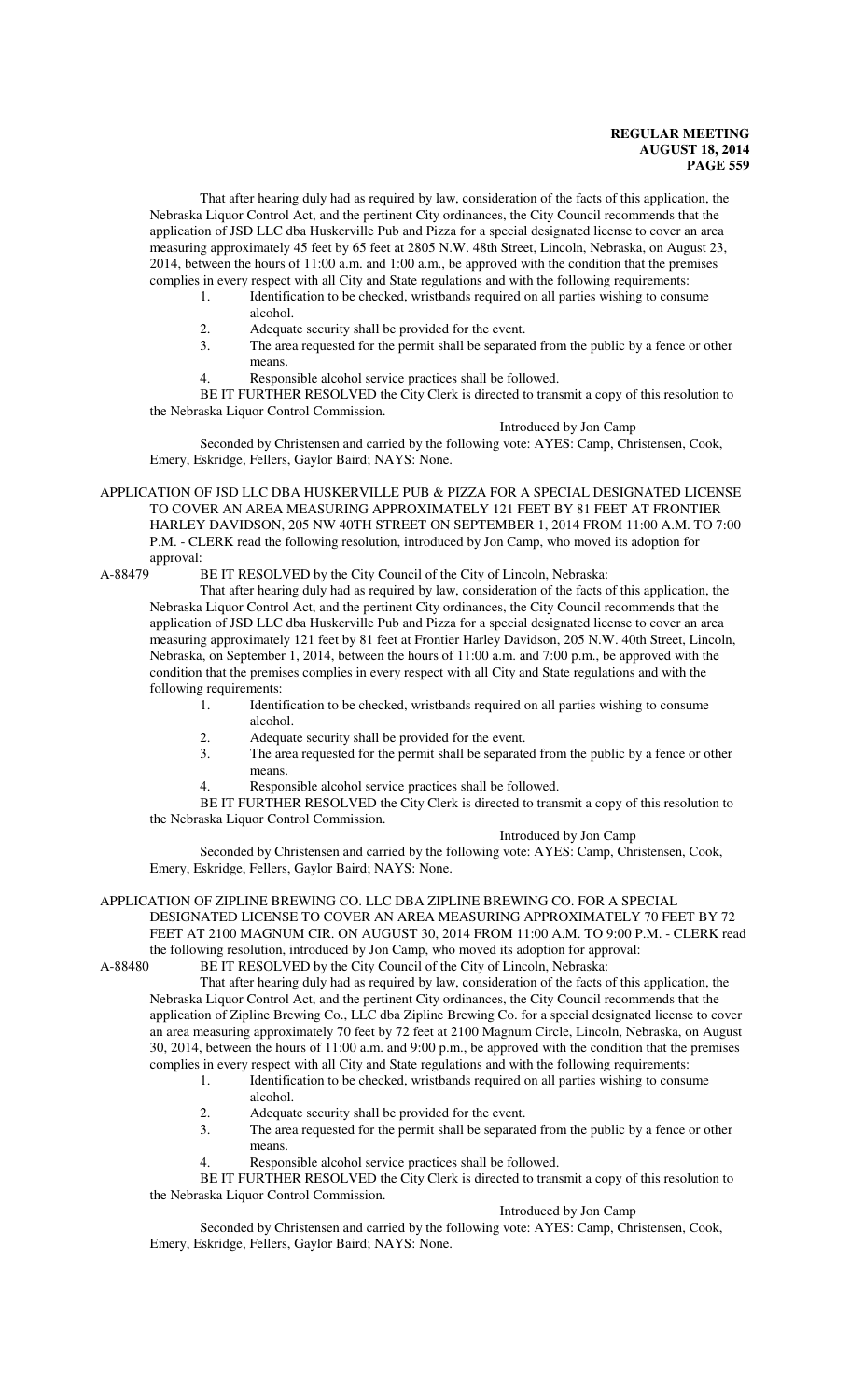APPLICATION OF BLUE BLOOD BREWING COMPANY, INC. FOR A SPECIAL DESIGNATED LICENSE TO COVER AN AREA MEASURING APPROXIMATELY 94 FEET BY 72 FEET INSIDE THE PRAIRIE BUILDING AND 600 FEET BY 1200 FEET AT PIONEERS PARK NATURE CENTER, 3201 CODDINGTON AVE., ON SEPTEMBER 12, 2014 FROM 4:00 P.M. TO 11:59 P.M. - CLERK read the following resolution, introduced by Jon Camp, who moved its adoption for approval:

A-88481 BE IT RESOLVED by the City Council of the City of Lincoln, Nebraska: That after hearing duly had as required by law, consideration of the facts of this application, the Nebraska Liquor Control Act, and the pertinent City ordinances, the City Council recommends that the application of Blue Blood Brewing Co., Inc. for a special designated license to cover an area measuring approximately 94 feet by 72 feet inside the Prairie Building and 600 feet by 1200 feet at Pioneers Park Nature Center, 3201 Coddington Ave., Lincoln, Nebraska, on September 12, 2014, between the hours of 4:00 p.m. and 11:59 p.m., be approved with the condition that the premises complies in every respect with all City and State regulations and with the following requirements:

- 1. Identification to be checked, wristbands required on all parties wishing to consume alcohol.
- 2. Adequate security shall be provided for the event.<br>3 The area requested for the permit shall be separate
- The area requested for the permit shall be separated from the public by a fence or other means.
- 4. Responsible alcohol service practices shall be followed.

BE IT FURTHER RESOLVED the City Clerk is directed to transmit a copy of this resolution to the Nebraska Liquor Control Commission. Introduced by Jon Camp

Seconded by Christensen and carried by the following vote: AYES: Camp, Christensen, Cook, Emery, Eskridge, Fellers, Gaylor Baird; NAYS: None.

## **ORDINANCES - 2ND READING & RELATED RESOLUTIONS (as required)**

- APPROVING THE CLOSE OUT OF COMPLETED CONSTRUCTION PROJECTS AND TRANSFER OF UNSPENT APPROPRIATIONS AND CASH (IF ANY) FROM VARIOUS PROJECTS TO PROJECTS WHERE ADDITIONAL FUNDING IS NEEDED WITHIN THE PUBLIC WORKS & UTILITIES DEPARTMENT AND THE PARKS & RECREATION DEPARTMENT - CLERK read an ordinance, introduced by Roy Christensen, eliminating certain appropriations and approving the transfer of unspent and unencumbered appropriations and cash (if any) between certain capital improvement projects within the Street Construction Fund, Solid Waste Fund, Water Fund, and Wastewater Fund for the Public Works & Utilities Department; and within the Maintenance Fund for the Parks & Recreation Department, the second time.
- AMENDING TITLE 1 OF THE LINCOLN MUNICIPAL CODE RELATING TO GENERAL PROVISIONS TO CREATE A NEW CHAPTER 1.30, SALE OF CITY REAL PROPERTY - CLERK read an ordinance, introduced by Roy Christensen, amending Title 1 of the Lincoln Municipal Code relating to General Provisions to create a new Chapter 1.30, Sale of City Real Property, the second time.
- COMP. PLAN CONFORMANCE 14014 DECLARING APPROX. 545 SQUARE FEET OF PROPERTY GENERALLY LOCATED AT NORTH 70TH STREET AND CUMING STREET AS SURPLUS PROPERTY - CLERK read an ordinance, introduced by Roy Christensen, declaring approximately 545 square feet of city owned property generally located at North 70th Street and Cuming Street as surplus, the second time.
- COMP. PLAN CONFORMANCE 14015 DECLARING APPROX. 2.7 ACRES OF PROPERTY GENERALLY LOCATED AT THE NORTHEAST CORNER OF SOUTH 27TH STREET AND OLD CHENEY ROAD AS SURPLUS PROPERTY - CLERK read an ordinance, introduced by Roy Christensen, declaring approximately 2.27 acres of city owned property generally located at the northeast corner of South 27th Street and Old Cheney Road as surplus, the second time.
- COMP. PLAN CONFORMANCE 14016 DECLARING APPROX. 25.73 ACRES OF PROPERTY GENERALLY LOCATED SOUTHEAST OF SOUTH 84TH STREET AND YANKEE HILL ROAD AS SURPLUS PROPERTY - CLERK read an ordinance, introduced by Roy Christensen, declaring approximately 25.73 acres of city owned property generally located southeast of South 84th Street and Yankee Hill Road as surplus, the second time.
- CHANGE OF ZONE 07018A APPLICATION OF HAMPTON ENTERPRISES TO REVISE GLYNOAKS PLAZA PLANNED UNIT DEVELOPMENT TO MODIFY THE SITE PLAN AND THE DEVELOPMENT PLAN TO ALLOW AN EARLY CHILDHOOD CARE FACILITY IN THE RESIDENTIAL PORTION OF THE DEVELOPMENT GENERALLY LOCATED AT SOUTH 84TH STREET AND GLYNOAKS DRIVE - CLERK read an ordinance, introduced by Roy Christensen, amending the Glynoaks Plaza Planned Unit Development to modify the site plan and the development plan to allow an early childhood care facility in the residential portion of the development and to modify the sign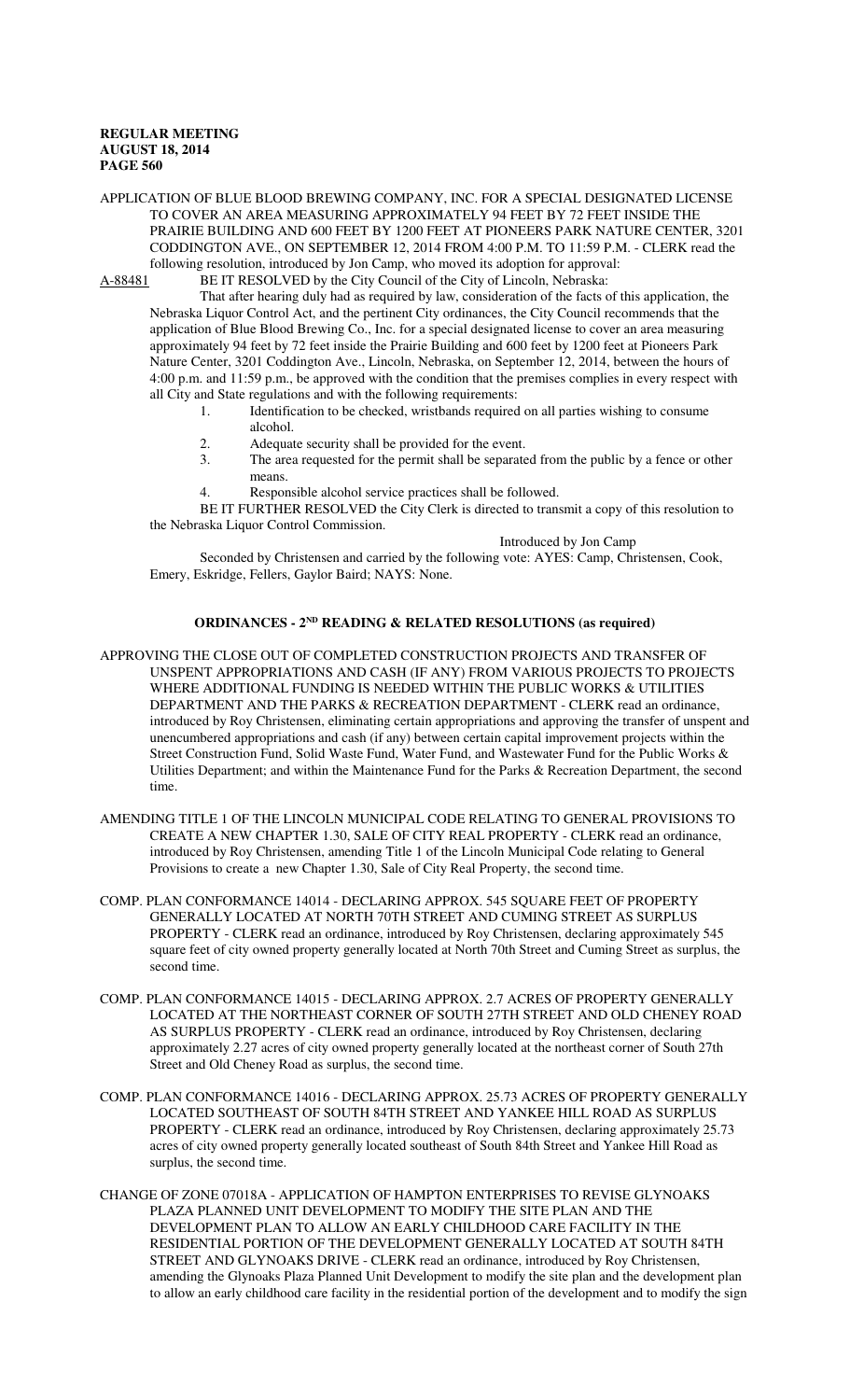regulations for two wall signs not to exceed 20 square feet in area, on property generally located at South 84th Street and Glynoaks Drive and legally described as Outlot C, Glynoaks Plaza Addition, Lincoln, Lancaster County, Nebraska, the second time.

- TEXT AMENDMENT 14006 AMENDING TITLE 27 OF THE LINCOLN MUNICIPAL CODE BY AMENDING THE RETAIL SALES AND SERVICES USE GROUP TABLE IN SECTION 27.06.130 TO SHOW VETERINARY FACILITIES AS A PERMITTED CONDITIONAL USE IN THE O-1, O-2, O-3, AND R-T ZONING DISTRICTS; AMENDING SECTION 27.62.100 TO ALLOW KENNELS AND/OR VETERINARY FACILITIES IN THOSE ZONING DISTRICTS WHERE SUCH USE IS DESIGNATED AS A PERMITTED CONDITIONAL USE UNDER A USE GROUP TABLE IN CHAPTER 27.06; REPEALING SECTION 27.63.780, OUTDOOR EXERCISE AREA ASSOCIATED WITH A VETERINARY FACILITY OR KENNEL; AMENDING SECTION 27.63.790 TO CLARIFY THAT VETERINARY FACILITIES ARE ALLOWED AS A PERMITTED SPECIAL USE IN THE AG AND AGR DISTRICTS AND THAT VETERINARY FACILITIES AND KENNELS WHICH DO NOT COMPLY WITH THE REQUIREMENTS FOR A PERMITTED CONDITIONAL USE UNDER SECTION 27.62.100 MAY BE ALLOWED BY SPECIAL PERMIT UNDER SPECIFIED CONDITIONS - CLERK read an ordinance, introduced by Roy Christensen, amending Title 27 of the Lincoln Municipal Code by amending the Retail Sales and Services Use Group Table in Section 27.06.130 to show veterinary facilities as a permitted conditional use in the O-1, O-2, O-3, and R-T zoning districts; amending Section 27.62.100 to allow kennels and/or veterinary facilities in those zoning districts where such use is designated as a permitted conditional use under a Use Group Table in Chapter 27.06; repealing Section 27.63.780, Outdoor Exercise Area Associated with a Veterinary Facility or Kennel; amending Section 27.63.790 to clarify that veterinary facilities are allowed as a permitted special use in the AG and AGR districts and that veterinary facilities and kennels which do not comply with the requirements for a permitted conditional use under Section 27.62.100 may be allowed by special permit under specified conditions; and repealing Sections 27.06.130, 27.62.100, and 27.63.790 of the Lincoln Municipal Code as hitherto existing, the second time.
- AMENDING SECTION 12.08.070 OF THE LINCOLN MUNICIPAL CODE TO REVISE THE HOURS OF OPERATION OF CITY PARKS AND PARK FACILITIES FOR BILL HARRIS IRON HORSE PARK AND TO ESTABLISH PARK HOURS FOR THE NEW LINCOLN COMMUNITY FOUNDATION TOWER SQUARE (RELATED ITEMS: 14-120, 14R-235) - CLERK read an ordinance, introduced by Roy Christensen, amending Section 12.08.070 of the Lincoln Municipal Code to revise the hours of operation of City parks and park facilities; and repealing Section 12.08.070 of the Lincoln Municipal Code as hitherto existing, the second time.
- NAMING THE PARK AT 13TH AND P STREETS AS "LINCOLN COMMUNITY FOUNDATION TOWER SQUARE." (RELATED ITEMS: 14-120, 14R-235) (ACTION DATE: 8/25/14)
- AUTHORIZING THE ISSUANCE OF TAX ALLOCATION BONDS WITH A TOTAL NOT TO EXCEED \$757,750.00 FOR THE CITY OF LINCOLN, PIEDMONT SHOPPING CENTER REDEVELOPMENT PROJECT - CLERK read an ordinance, introduced by Roy Christensen, authorizing and providing for the issuance of City of Lincoln, Nebraska tax allocation bonds, notes or other obligations, in one or more taxable or tax-exempt series, in an aggregate principal amount not to exceed \$757,750 for the purpose of (1) paying the costs of acquiring, purchasing, constructing, reconstructing, improving, extending, rehabilitating, installing, equipping, furnishing and completing certain improvements within the City's Piedmont Redevelopment Project Area, including acquiring any real estate and/or interests in real estate in connection therewith, and (2) paying the costs of issuance thereof; prescribing the form and certain details of the bonds, notes or other obligations; pledging certain tax revenue and other revenue to the payment of the principal of and interest on the bonds, notes or other obligations as the same become due; limiting payment of the bonds, notes or other obligations to such tax revenues; creating and establishing funds and accounts; delegating, authorizing and directing the finance director to exercise his independent discretion and judgment in determining and finalizing certain terms and provisions of the bonds, notes or other obligations not specified herein; taking other actions and making other covenants and agreements in connection with the foregoing; and related matters, the second time.
- APPROVING A REAL ESTATE SALES AGREEMENT FOR THE SALE OF APPROXIMATELY 9.37 ACRES OF SURPLUS PROPERTY GENERALLY LOCATED AT 2201 S. 84TH ST. TO THE LINCOLN HOUSING AUTHORITY. (RELATED ITEMS: 14-66, 14-65, 14-67, 14R-161) (6/23/14 - ACTION DELAYED FOR 2 WEEKS TO 7/14/14 W/ CONT'D P.H.) (7/14/14 - PUBLIC HEARING & ACTION DELAYED UNTIL 8/18/14, 7-0) - PRIOR to reading:
- COOK Moved that Public Hearing & Action be continued for three weeks to 9/8/14. Seconded by Christensen and carried by the following vote: AYES: Camp, Christensen, Cook, Emery, Eskridge, Fellers, Gaylor Baird; NAYS: None.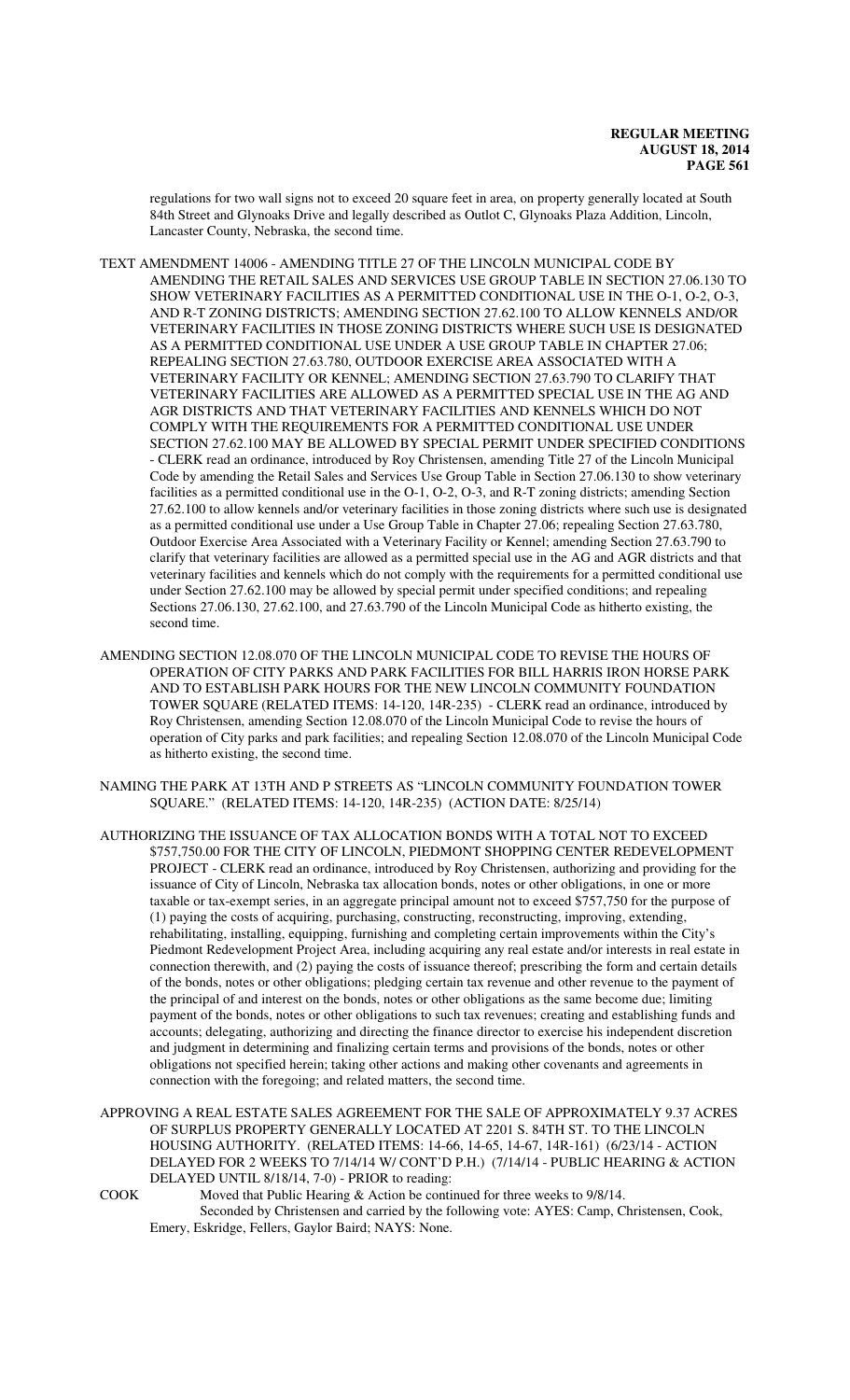CHANGE OF ZONE 14012 - APPLICATION OF THE LINCOLN HOUSING AUTHORITY FOR A CHANGE OF ZONE FROM R-1 RESIDENTIAL DISTRICT AND P PUBLIC USE DISTRICT TO R-3 RESIDENTIAL DISTRICT AND FROM R-1 RESIDENTIAL DISTRICT TO P PUBLIC USE DISTRICT ON PROPERTY GENERALLY LOCATED AT S. 84TH ST. AND SOUTH ST. (RELATED ITEMS: 14- 66, 14-65, 14-67, 14R-161) (6/23/14 - ACTION DELAYED FOR 2 WEEKS TO 7/14/14 W/ CONT'D P.H.) (7/14/14 - PUBLIC HEARING & ACTION DELAYED UNTIL 8/18/14, 7-0) - PRIOR to reading:

COOK Moved that Public Hearing & Action be continued for three weeks to 9/8/14. Seconded by Christensen and carried by the following vote: AYES: Camp, Christensen, Cook, Emery, Eskridge, Fellers, Gaylor Baird; NAYS: None.

SPECIAL PERMIT 14009 - APPLICATION OF LINCOLN HOUSING AUTHORITY TO DEVELOP THE LINCOLN HOUSING AUTHORITY 84TH ST. SITE COMMUNITY UNIT PLAN FOR 72 DWELLING UNITS, WITH A REQUESTED WAIVER TO ALLOW MORE THAN 40 DWELLING UNITS ON A DEAD END STREET, ON PROPERTY GENERALLY LOCATED AT S. 84TH ST. AND SOUTH ST. (RELATED ITEMS: 14-66, 14-65, 14-67, 14R-161) (ACTION DATE 6/23/14) (6/23/14 - ACTION DELAYED FOR 2 WEEKS TO 7/14/14 W/ CONT'D P.H.) (7/14/14 - PUBLIC HEARING & ACTION DELAYED UNTIL 8/18/14, 7-0) - PRIOR to reading:

COOK Moved that Public Hearing & Action be continued for three weeks to 9/8/14. Seconded by Christensen and carried by the following vote: AYES: Camp, Christensen, Cook, Emery, Eskridge, Fellers, Gaylor Baird; NAYS: None.

#### **PUBLIC HEARING - RESOLUTIONS**

APPROVING THE GRANT APPLICATION TO THE NEBRASKA GAME AND PARKS COMMISSION FOR A RECREATIONAL TRAILS PROGRAM PROJECT GRANT TO RENOVATE THE MURDOCK TRAIL FROM TOUZALIN AVE. TO 70TH STREET - CLERK read the following resolution, introduced by Roy Christensen, who moved its adoption:

A-88482 WHEREAS, the City of Lincoln through its Parks and Recreation Department proposes to apply to the Nebraska Game and Parks Commission for financial assistance from the Recreational Trails Program grant fund for the purpose of renovating the Murdock Trail from Touzalin Ave. to 70th Street; and

WHEREAS, the total cost of the project will be \$529,300.00, of which the Recreational Trails Program request will be \$473,340.00, and the City of Lincoln's cost will be \$55,960.00; and

WHEREAS, the City of Lincoln wishes to express its support for the project and its willingness to commit the necessary financial resources to operate and maintain the completed project in a safe and attractive manner for the public.

NOW, THEREFORE, BE IT RESOLVED by the City Council of the City of Lincoln, Nebraska:

The City of Lincoln hereby expresses its support for the application being made by its Parks and Recreation Department to the Nebraska Game and Parks Commission for financial assistance from the Recreational Trails Program grant fund for the purpose of renovating the Murdock Trail from Touzalin Ave. to 70th Street and its commitment to the on-going maintenance of the trail.

The Mayor and the Director of the Parks and Recreation Department of the City of Lincoln, Nebraska is authorized to sign the application for federal assistance, and any other official project documents that are necessary to obtain such assistance, including any agreements, contracts, or other documents that are required by the State of Nebraska or the Federal Highway Administration.

3. The City of Lincoln currently has the written commitment for \$55,960.00 for the 20% local matching share for the project elements that are identified on the application form and the supplemental documents and will, as it becomes necessary, allocate the local funds for this project.

4. The City of Lincoln will commit the necessary financial resources to operate and maintain the completed project in a safe and attractive manner for public use.

5. The City of Lincoln will not discriminate against any person on the basis of race, color, age, religion, handicap, sex, or national origin in the use of the proposed project acquired or developed pursuant to the project proposal, and shall comply with the terms and intent of Title VI of the Civil Rights Act of 1964, and any of the regulations promulgated pursuant to such Act.

6. The City of Lincoln will comply with all rules and regulations of the Recreational Trails Program, applicable Executive Orders, and all state laws that govern the grant applicant during the performance of the project.

7. The City of Lincoln will comply with the federal disability access and use standards where they can be reasonably applied in accordance with the Americans with Disabilities Act.

8. The City Clerk is directed to transmit a certified copy of this resolution to the Parks and Recreation Department for transmittal to the Nebraska Game and Parks Commission.

Introduced by Roy Christensen

Seconded by Eskridge and carried by the following vote: Camp, Christensen, Cook, Emery, Eskridge, Fellers, Gaylor Baird; NAYS: None.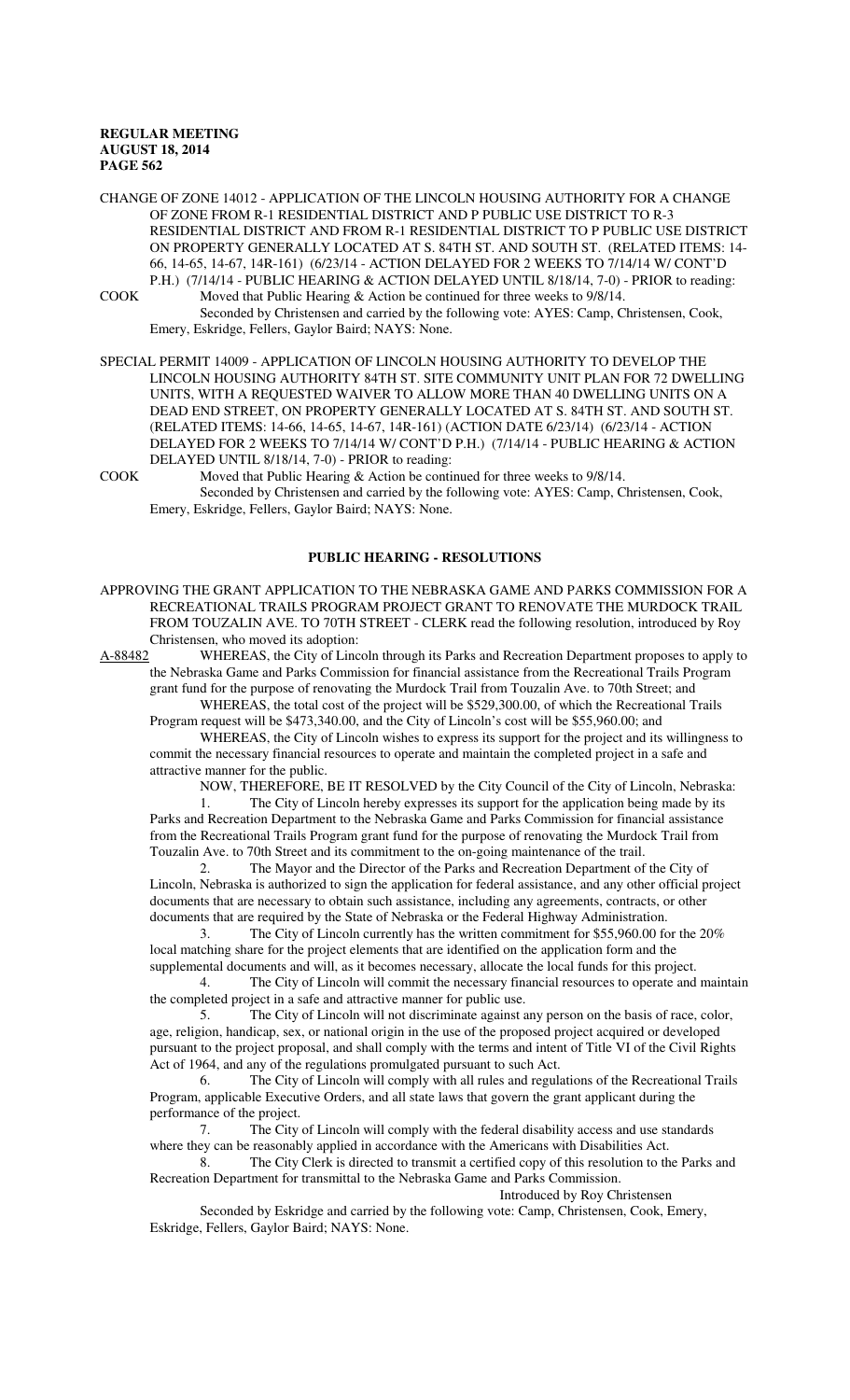APPROVING THE GRANT APPLICATION TO THE NEBRASKA GAME AND PARKS COMMISSION FOR A RECREATIONAL TRAILS PROGRAM PROJECT GRANT TO FUND THE PIONEERS PARK TRAIL - PHASE III TO COMPLETE CONSTRUCTION OF A TRAIL FROM THE SOUTHERN BORDER OF THE NATURE CENTER TO THE WESTERN EDGE OF THE PARK - CLERK read the following resolution, introduced by Roy Christensen, who moved its adoption:

A-88483 WHEREAS, the City of Lincoln through its Parks and Recreation Department proposes to apply to the Nebraska Game and Parks Commission for financial assistance from the Recreational Trails Program grant fund for the purpose of constructing the Pioneers Park Trail - Phase III from the southern border of the nature center to the western edge of the park; and

WHEREAS, the total cost of the project will be \$502,430.00, of which the Recreational Trails Program request will be \$402,140.00 and the City of Lincoln's portion coming from \$100,326.00 in grants and donations, with City paying annual operating costs of \$300.00; and

WHEREAS, the City of Lincoln wishes to express its support for the project and its willingness to commit the necessary financial resources to operate and maintain the completed project in a safe and attractive manner for the public.

NOW, THEREFORE, BE IT RESOLVED by the City Council of the City of Lincoln, Nebraska:

1. The City of Lincoln hereby expresses its support for the application being made by its Parks and Recreation Department to the Nebraska Game and Parks Commission for financial assistance from the Recreational Trails Program grant fund for the purpose of constructing the Pioneers Park Trail - Phase III from the southern border of the nature center to the western edge of the park and its commitment to the on-going maintenance of the trail.

2. The Mayor and Director of the Parks and Recreation Department of the City of Lincoln, Nebraska is authorized to sign the application for federal assistance, and any other official project documents that are necessary to obtain such assistance, including any agreements, contracts, or other documents that are required by the State of Nebraska or the Federal Highway Administration.

3. The City of Lincoln currently has the written commitment for \$100,326.00 from grants and donations for the 20% local matching share for the project elements that are identified on the application form and the supplemental documents and will, as it becomes necessary, allocate the local funds for this project.

4. The City of Lincoln will commit the necessary financial resources to operate and maintain the completed project in a safe and attractive manner for public use.

5. The City of Lincoln will not discriminate against any person on the basis of race, color, age, religion, handicap, sex, or national origin in the use of the proposed project acquired or developed pursuant to the project proposal, and shall comply with the terms and intent of Title VI of the Civil Rights Act of 1964, and any of the regulations promulgated pursuant to such Act.

6. The City of Lincoln will comply with all rules and regulations of the Recreational Trails Program, applicable Executive Orders, and all state laws that govern the grant applicant during the performance of the project.

7. The City of Lincoln will comply with the federal disability access and use standards where they can be reasonably applied in accord with the Americans with Disabilities Act of 1991.

8. The City Clerk is directed to transmit a certified copy of this resolution to the Parks and Recreation Department for transmittal to the Nebraska Game and Parks Commission.

Introduced by Roy Christensen

Seconded by Eskridge and carried by the following vote: Camp, Christensen, Cook, Emery, Eskridge, Fellers, Gaylor Baird; NAYS: None.

APPROVING THE GRANT APPLICATION TO THE CITY OF LINCOLN AND THE NEBRASKA GAME AND PARKS COMMISSION FOR CONSTRUCTION OF THE WILDERNESS PARK SOUTH BRIDGE NORTH OF SALTILLO ROAD - CLERK read the following resolution, introduced by Roy Christensen, who moved its adoption:<br>A-88484 WHEREAS, La

WHEREAS, Lancaster County, Nebraska is applying to the Nebraska Game and Parks Commission for financial assistance from the Recreational Trails Program grant fund for the purpose of

constructing the Wilderness Park South Bridge over Salt Creek Channel north of Saltillo Road; and WHEREAS, the total cost of the project will be \$399,850.00, of which the Recreational Trails Program request will be \$250,000.00 and the Lancaster County's costs will be \$149,850.00 including \$100,000.00 in donations and other funds; and

WHEREAS, the City of Lincoln, who is responsible for maintaining Wilderness Park per an agreement between Lancaster County and the City of Lincoln that was approved in August 1966, wishes to express its support for the project and its willingness to commit the necessary resources to construct, operate and maintain the completed project in a safe and attractive manner for public use.

NOW, THEREFORE, BE IT RESOLVED by the City Council of the City of Lincoln, Nebraska:

The City of Lincoln hereby expresses its support for the application being made by Lancaster County to the Nebraska Game and Parks Commission for financial assistance from the Recreational Trails Program grant fund for the purpose of constructing the Wilderness Park South Bridge over Salt Creek Channel north of Saltillo Road and its commitment to management of the contracts for the construction and to the on-going maintenance of the project.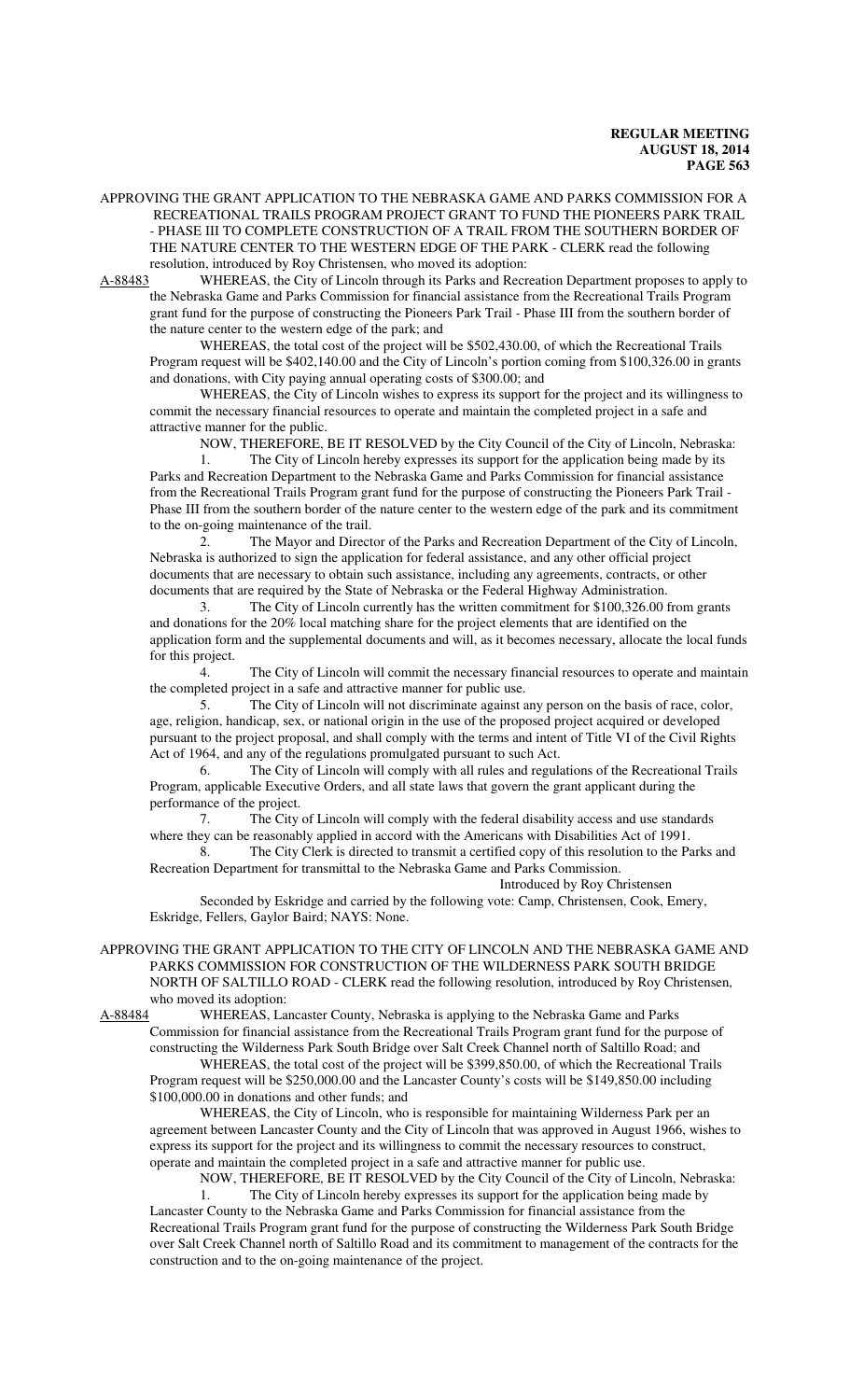2. The Mayor and Director of the Parks and Recreation Department of the City of Lincoln, Nebraska are authorized to sign the application for federal assistance, and any other official project documents that are necessary to obtain such assistance, including any agreements, contracts, or other documents that are required by the State of Nebraska or the Federal Highway Administration.

3. Lancaster County currently has the written commitment for \$149,850.00 or the 37% local matching share for the project elements that are identified on the application form and the supplemental documents and will, as it becomes necessary, allocate the local funds for this project.

4. The City of Lincoln will commit the necessary resources to operate and maintain the completed project in a safe and attractive manner for public use.

5. The City of Lincoln will not discriminate against any person on the basis of race, color, age, religion, handicap, sex, or national origin in the use of the proposed project acquired or developed pursuant to the project proposal, and shall comply with the terms and intent of Title VI of the Civil Rights Act of 1964, and any of the regulations promulgated pursuant to such Act.

6. The City of Lincoln will comply with all rules and regulations of the Recreational Trails Program, applicable Executive Orders, and all state laws that govern the grant applicant during the performance of the project.

7. The City of Lincoln will comply with the federal disability access and use standards where they can be reasonably applied in accord with the Americans with Disabilities Act of 1991.

8. The City Clerk is directed to transmit a certified copy of this resolution to the Parks & Recreation Department for transmittal to the Nebraska Game and Parks Commission.

Introduced by Roy Christensen

Seconded by Eskridge and carried by the following vote: Camp, Christensen, Cook, Emery, Eskridge, Fellers, Gaylor Baird; NAYS: None.

APPROVING THE LABOR CONTRACT BETWEEN THE CITY OF LINCOLN AND THE LINCOLN CITY EMPLOYEES ASSOCIATION (LCEA) TO BE EFFECTIVE AUGUST 14, 2014 THROUGH AUGUST 31, 2016 - CLERK read the following resolution, introduced by Roy Christensen, who moved its adoption:

A-88485 BE IT RESOLVED by the City Council of the City of Lincoln, Nebraska:

That the attached labor contract between the City of Lincoln and the Lincoln City Employees Association (LCEA), to be effective August 14, 2014 through August 31, 2016, is hereby approved, and the Mayor is authorized to execute the same on behalf of the City.

Introduced by Roy Christensen

Seconded by Eskridge and carried by the following vote: Camp, Christensen, Cook, Emery, Eskridge, Fellers, Gaylor Baird; NAYS: None.

#### APPROVING THE NAMING OF PROPERTY GENERALLY LOCATED ALONG THE OPPD RAILROAD LINE SOUTHWEST OF 70TH STREET AND PINE LAKE ROAD AS "JONATHAN GAPP GREENWAY" - PRIOR to reading:

COOK Moved Motion to Amend #1 to amend Bill 14R-236 in the following manner:

1. On lines 3, 10, 13, and 17, delete the word "Greenway" and insert in lieu thereof the word Park. Seconded by Gaylor Baird and carried by the following vote: AYES: Camp, Christensen, Cook, Emery, Eskridge, Fellers, Gaylor Baird; NAYS: None.

CLERK Read the following resolution, introduced by Roy Christensen, who moved its adoption: A-88486 A RESOLUTION approving the naming of property generally located along the OPPD railroad

line southwest of 70th Street and Pine Lake Road as "Jonathan Gapp Greenway Park."

WHEREAS, in 2008, Thomas and Linda Gapp donated a majority of the value of approximately 14 acres of green space generally located along the OPPD railroad line southwest of 70th Street and Pine Lake Road; and

WHEREAS, the deed noted the area would be named for the Gapps' son in recognition of their contribution with the intent to conserve the area as green space to serve as a respite for childhood cancer survivors and their families; and

WHEREAS, the Jonathan Gapp Greenway Park will serve as green space and will conserve the floodplain and floodway of Beal Slough; and

WHEREAS, the Parks and Recreation Advisory Board recommended approval of naming the area as "Jonathan Gapp Greenway Park."

NOW, THEREFORE, BE IT RESOLVED by the City Council of the City of Lincoln, Nebraska that the approximately 14 acres of property generally located along the OPPD railroad line southwest of 70th Street and Pine Lake Road be and hereby is named as "Jonathan Gapp Greenway Park."

Introduced by Roy Christensen

Seconded by Eskridge and carried by the following vote: Camp, Christensen, Cook, Emery, Eskridge, Fellers, Gaylor Baird; NAYS: None.

#### **ORDINANCES - 3RD READING & RELATED RESOLUTIONS (as required)**

AMENDING SECTION 5.41.050 OF THE LINCOLN MUNICIPAL CODE RELATING TO PERMIT FEES FOR SALVAGE, RECYCLING, OR COMPOSTING OPERATIONS TO PROVIDE THAT THE CITY COUNCIL MAY, BY RESOLUTION, ESTABLISH OR REVISE SUCH FEES AND TO CLARIFY THE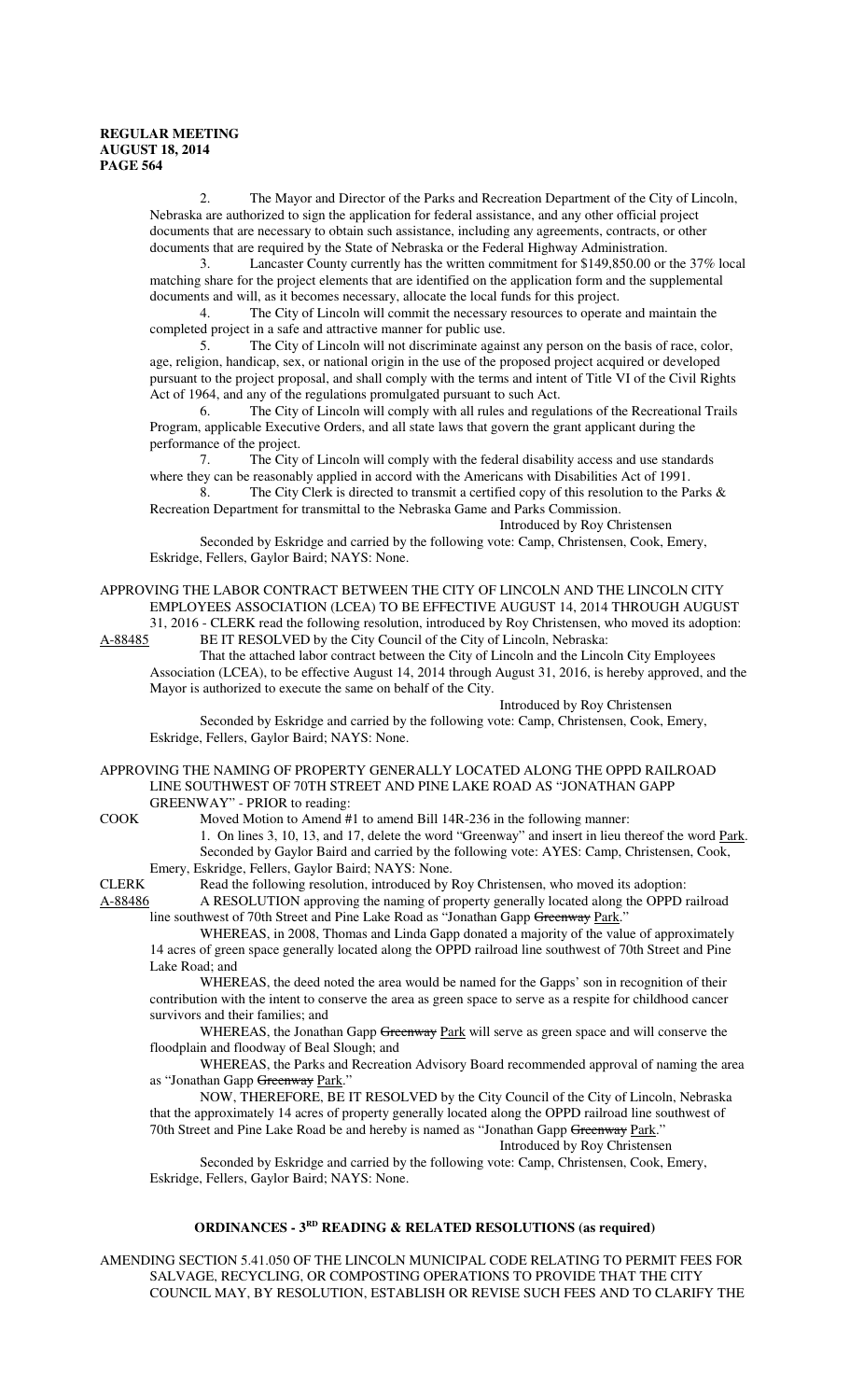USE AND COLLECTION OF SUCH FEES (ACTION DATE: 8/18/14) - CLERK read an ordinance, introduced by Jon Camp, amending Section 5.41.040 of the Lincoln Municipal Code relating to permit fees for salvage, recycling, or composting operations to provide that the City Council may, by resolution, establish or revise such fees and to clarify the use and collection of such fees; and repealing Section 5.41.050 of the Lincoln Municipal Code as hitherto existing, the third time.

CAMP Moved to pass the ordinance as read.

Seconded by Eskridge and carried by the following vote: AYES: Camp, Christensen, Cook, Emery, Eskridge, Fellers, Gaylor Baird; NAYS: None.

The ordinance, being numbered **#20070**, is recorded in Ordinance Book #209, Page .

AMENDING SECTION 8.06.145 OF THE LINCOLN MUNICIPAL CODE RELATING TO OPEN BURNING PERMITS TO PROVIDE THAT THE CITY COUNCIL MAY, BY RESOLUTION, ESTABLISH OR REVISE THE FEES FOR SUCH PERMITS (ACTION DATE: 8/18/14) - CLERK read an ordinance, introduced by Jon Camp, amending Section 8.06.145 of the Lincoln Municipal Code relating to open burning permits to provide that the City Council may, by resolution, establish or revise the fees for such permits; and repealing Section 8.06.145 of the Lincoln Municipal Code as hitherto existing, the third time.

CAMP Moved to pass the ordinance as read. Seconded by Eskridge and carried by the following vote: AYES: Camp, Christensen, Cook,

Emery, Eskridge, Fellers, Gaylor Baird; NAYS: None.

The ordinance, being numbered **#20071**, is recorded in Ordinance Book #209, Page .

AMENDING CHAPTER 8.08 OF THE LINCOLN MUNICIPAL CODE (BODY ART ESTABLISHMENTS) BY AMENDING SECTION 8.08.060 RELATING TO PERMIT FEES FOR BODY ART ESTABLISHMENTS, SECTION 8.08.150 RELATING TO PERMIT FEES FOR BODY ART PRACTITIONERS, AND SECTION 8.08.350 RELATING TO REINSTATEMENT FEES TO AUTHORIZE THE CITY COUNCIL, BY RESOLUTION, TO ESTABLISH OR REVISE SUCH FEES (ACTION DATE: 8/18/14) - CLERK read an ordinance, introduced by Jon Camp, amending Chapter 8.08 of the Lincoln Municipal Code (Body Art Establishments) by amending Section 8.08.060 relating to permit fees for body art establishments, Section 8.08.150 relating to permit fees for body art practitioners, and Section 8.08.350 relating to reinstatement fees to provide that the City Council may, by resolution, establish or revise such fees; and repealing Sections 8.08.060, 8.08.150, and 8.08.350 of the Lincoln Municipal Code as hitherto existing, the third time.

CAMP Moved to pass the ordinance as read.

Seconded by Eskridge and carried by the following vote: AYES: Camp, Christensen, Cook, Emery, Eskridge, Fellers, Gaylor Baird; NAYS: None.

The ordinance, being numbered **#20072**, is recorded in Ordinance Book #209, Page .

AMENDING CHAPTER 8.14 OF THE LINCOLN MUNICIPAL CODE (CHILD CARE PROGRAMS) BY AMENDING SECTION 8.14.037 RELATING TO FEES FOR PLAN REVIEW AND CERTIFICATES OF COMPLIANCE FOR CHILD CARE PROGRAMS, AND SECTION 8.14.150 RELATING TO THE REINSTATEMENT FEE FOR SUSPENDED CERTIFICATES OF COMPLIANCE, TO AUTHORIZE THE CITY COUNCIL TO ESTABLISH OR REVISE SUCH FEES BY RESOLUTION (ACTION DATE: 8/18/14) - CLERK read an ordinance, introduced by Jon Camp, amending Chapter 8.14 of the Lincoln Municipal Code (Child Care Programs) by amending Section 8.14.037 relating to fees for plan review and certificates of compliance for child care programs, and Section 8.14.150 relating to the reinstatement fee for suspended certificates of compliance, to authorize the City Council to establish or revise such fees by resolution; and repealing Sections 8.14.037 and 8.14.150 of the Lincoln Municipal Code as hitherto existing, the third time.

CAMP Moved to pass the ordinance as read.

Seconded by Eskridge and carried by the following vote: AYES: Camp, Christensen, Cook, Emery, Eskridge, Fellers, Gaylor Baird; NAYS: None.

The ordinance, being numbered **#20073**, is recorded in Ordinance Book #209, Page .

- AMENDING CHAPTER 8.20 OF THE LINCOLN MUNICIPAL CODE (LINCOLN FOOD CODE) BY AMENDING SECTION 8.20.150 RELATING TO PERMIT FEES FOR FOOD ESTABLISHMENTS, SECTION 8.20.170 RELATING TO REINSTATEMENT FEES, AND SECTION 8.20.230 RELATING TO PERMIT FEES FOR FOOD HANDLERS AND FOOD MANAGERS TO PROVIDE THAT THE CITY COUNCIL MAY, BY RESOLUTION, ESTABLISH OR REVISE SUCH FEES (ACTION DATE: 8/18/14) - CLERK read an ordinance, introduced by Jon Camp, amending Chapter 8.20 of the Lincoln Municipal Code (Lincoln Food Code) by amending Section 8.20.150 relating to permit fees for food establishments, Section 8.20.170 relating to reinstatement fees, and Section 8.20.230 relating to permit fees for food handlers and food managers to provide that the City Council may, by resolution, establish or revise such fees; and repealing Sections 8.20.150, 8.20.170, and 8.20.230 of the Lincoln Municipal Code as hitherto existing, the third time.
- 

CAMP Moved to pass the ordinance as read.

Seconded by Eskridge and carried by the following vote: AYES: Camp, Christensen, Cook, Emery, Eskridge, Fellers, Gaylor Baird; NAYS: None.

The ordinance, being numbered **#20074**, is recorded in Ordinance Book #209, Page .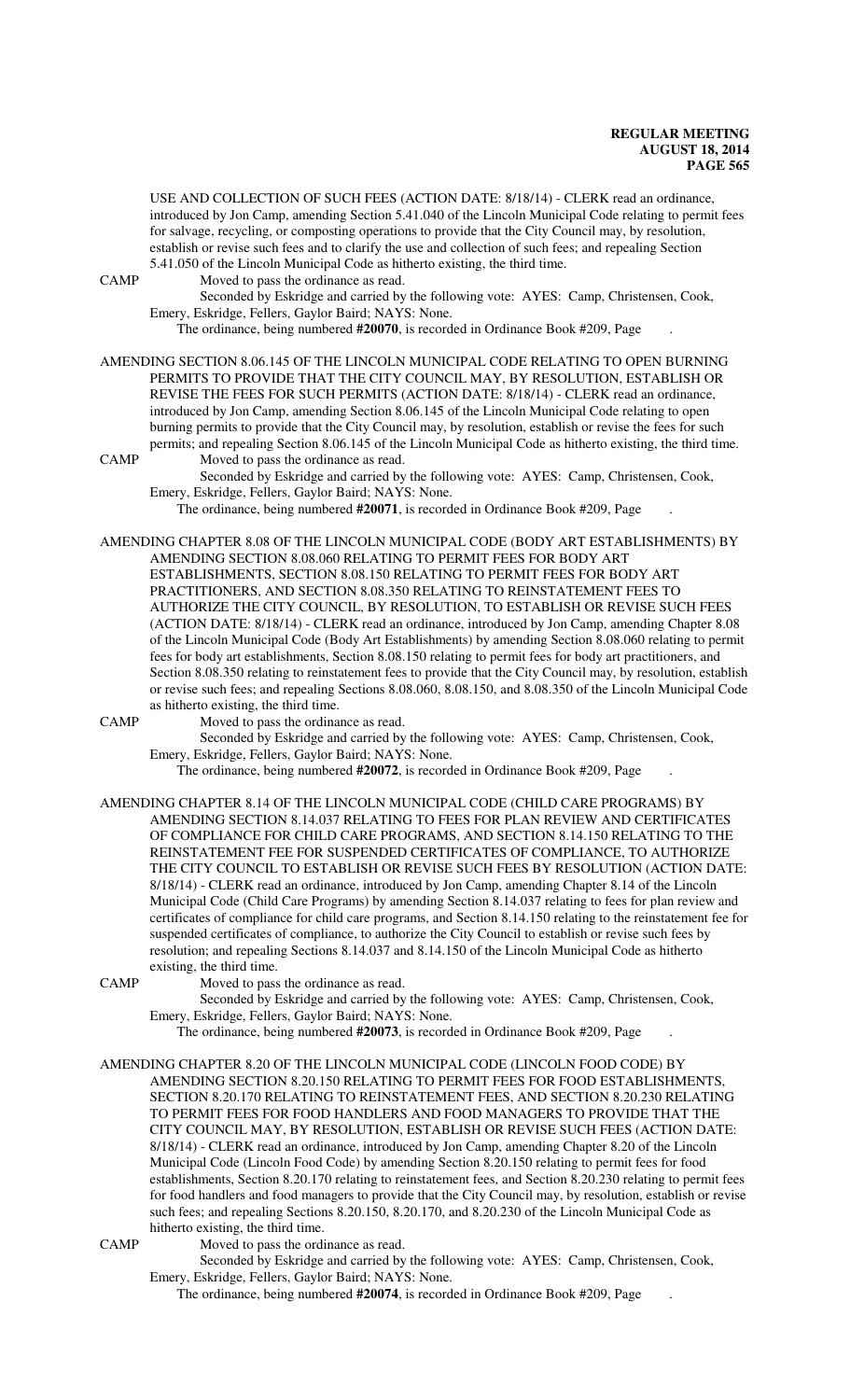AMENDING SECTION 8.24.150 OF THE LINCOLN MUNICIPAL CODE RELATING TO VARIANCES OF THE NOISE CONTROL ORDINANCE TO PROVIDE THAT THE CITY COUNCIL MAY, BY RESOLUTION, ESTABLISH AND REVISE THE FEES CHARGED BY THE CITY FOR NOISE VARIANCES (ACTION DATE: 8/18/14) - CLERK read an ordinance, introduced by Jon Camp, amending Section 8.24.150 of the Lincoln Municipal Code relating to variances of the Noise Control Ordinance to provide that the City Council may, by resolution, establish and revise the fees charged by the City for noise variances, and repealing Section 8.24.150 of the Lincoln Municipal Code as hitherto existing, the third time. CAMP Moved to pass the ordinance as read.

Seconded by Eskridge and carried by the following vote: AYES: Camp, Christensen, Cook, Emery, Eskridge, Fellers, Gaylor Baird; NAYS: None.

The ordinance, being numbered **#20075**, is recorded in Ordinance Book #209, Page .

AMENDING CHAPTER 8.38 OF THE LINCOLN MUNICIPAL CODE (PUBLIC SWIMMING POOLS) BY AMENDING SECTION 8.38.090 RELATING TO PERMIT FEES FOR SWIMMING POOLS AND SECTION 8.38.097 RELATING TO FEES FOR LINCOLN SWIMMING POOL OPERATOR CERTIFICATES AND LINCOLN POOL WATER QUALITY TESTER CERTIFICATES TO PROVIDE THAT THE CITY COUNCIL MAY, BY RESOLUTION, ESTABLISH OR REVISE SUCH FEES (ACTION DATE: 8/18/14) - CLERK read an ordinance, introduced by Jon Camp, amending Chapter 8.38 of the Lincoln Municipal Code (Public Swimming Pools) by amending Section 8.38.090 relating to permit and variance fees for swimming pools, and Section 8.38.097 relating to fees for Lincoln Swimming pool operator certificates and Lincoln pool water quality tester certificates to provide that the City Council may, by resolution, establish or revise such fees; and repealing Sections 8.38.090 and 8.38.097 of the Lincoln Municipal Code as hitherto existing, the third time.

CAMP Moved to pass the ordinance as read.

Seconded by Eskridge and carried by the following vote: AYES: Camp, Christensen, Cook, Emery, Eskridge, Fellers, Gaylor Baird; NAYS: None.

The ordinance, being numbered **#20076**, is recorded in Ordinance Book #209, Page .

AMENDING SECTION 8.44.070 OF THE LINCOLN MUNICIPAL CODE RELATING TO WATER WELL PERMITS TO PROVIDE THAT THE CITY COUNCIL MAY, BY RESOLUTION, ESTABLISH OR REVISE WATER WELL PERMIT AND VARIANCE FEES (ACTION DATE: 8/18/14) - CLERK read an ordinance, introduced by Jon Camp, amending Section 8.44.070 of the Lincoln Municipal Code relating to water well permits to provide that the City Council may, by resolution, establish or revise water well permit and variance fees; and repealing Section 8.44.070 of the Lincoln Municipal Code as hitherto existing, the third time.

CAMP Moved to pass the ordinance as read.

Seconded by Eskridge and carried by the following vote: AYES: Camp, Christensen, Cook, Emery, Eskridge, Fellers, Gaylor Baird; NAYS: None.

The ordinance, being numbered **#20077**, is recorded in Ordinance Book #209, Page .

AMENDING SECTION 24.38.070 OF THE LINCOLN MUNICIPAL CODE RELATING TO FEES FOR ONSITE WASTEWATER TREATMENTS SYSTEMS TO PROVIDE THAT THE CITY COUNCIL MAY, BY RESOLUTION, ESTABLISH OR REVISE VARIOUS FEES RELATED TO ONSITE WASTEWATER TREATMENT SYSTEMS (ACTION DATE: 8/18/14) - CLERK read an ordinance, introduced by Jon Camp, amending Section 24.38.070 of the Lincoln Municipal Code relating to fees for onsite wastewater treatments systems to provide that the City Council may, by resolution, establish or revise various fees related to onsite wastewater treatment systems; and repealing Section 24.38.070 of the Lincoln Municipal Code as hitherto existing, the third time.

CAMP Moved to pass the ordinance as read.

Seconded by Eskridge and carried by the following vote: AYES: Camp, Christensen, Cook, Emery, Eskridge, Fellers, Gaylor Baird; NAYS: None.

The ordinance, being numbered **#20078**, is recorded in Ordinance Book #209, Page .

AMENDING CHAPTER 24.42 OF THE LINCOLN MUNICIPAL CODE (REGULATION OF PROPERTY TRANSFERS WITH ON-SITE WASTEWATER TREATMENT SYSTEMS) BY AMENDING SECTION 24.42.110 TO PROVIDE THAT THE CITY COUNCIL MAY, BY RESOLUTION, ESTABLISH OR REVISE FEES FOR THE EVALUATION AND REVIEW OF PROPERTY TRANSFER INSPECTOR REPORTS AND FOR VARIOUS PROPERTY TRANSFER INSPECTOR PERMITS (ACTION DATE: 8/18/14) - CLERK read an ordinance, introduced by Jon Camp, amending Chapter 24.42 of the Lincoln Municipal Code (Regulation of Property Transfers with On-site Wastewater Treatment Systems) by amending Section 24.42.110 to provide that the City Council may, by resolution, establish or revise fees for the evaluation and review of property transfer inspector reports and for various property transfer inspector permits; and repealing Section 24.42.110 of the Lincoln Municipal Code as hitherto existing, the third time. CAMP Moved to pass the ordinance as read.

Seconded by Eskridge and carried by the following vote: AYES: Camp, Christensen, Cook, Emery, Eskridge, Fellers, Gaylor Baird; NAYS: None.

The ordinance, being numbered **#20079**, is recorded in Ordinance Book #209, Page .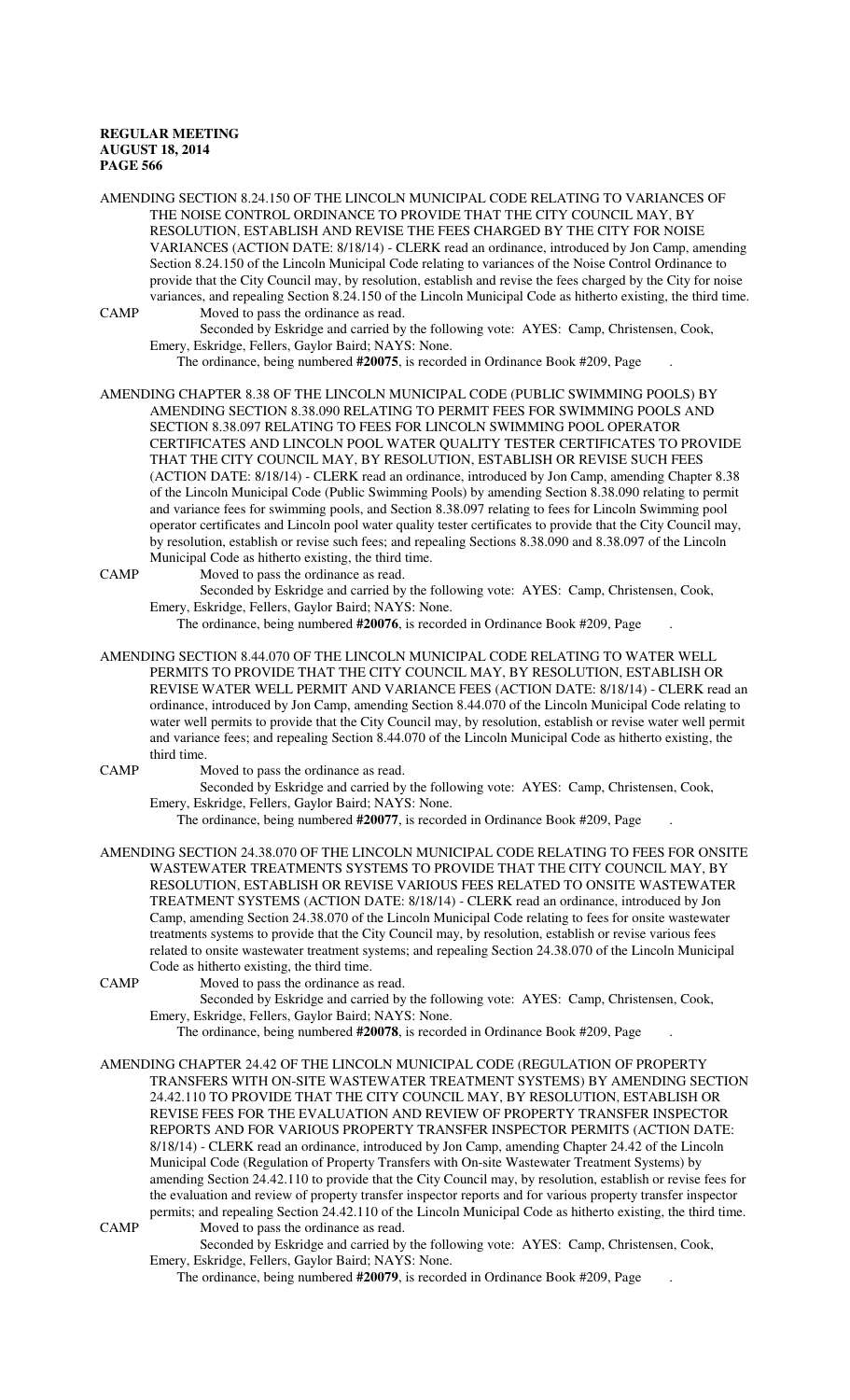AMENDING CHAPTER 3.04 OF THE LINCOLN MUNICIPAL CODE RELATING TO REVENUE AND FINANCE, GENERAL PROVISIONS, BY ADDING A NEW SECTION 3.04.080 ENTITLED "TAX INCREMENT FINANCING - ADMINISTRATIVE FEE" TO PROVIDE FOR AN ADMINISTRATIVE FEE TO BE PAID TO THE CITY OF LINCOLN TO REIMBURSE THE CITY OF LINCOLN FOR ITS ADMINISTRATIVE EXPENSES IN CONNECTION WITH THE APPROVAL AND ADMINISTRATION OF REDEVELOPMENT PROJECT WHICH UTILIZE TAX INCREMENT FINANCING UNDER THE NEBRASKA COMMUNITY DEVELOPMENT LAW (ACTION DATE: 8/18/14) - CLERK read an ordinance, introduced by Jon Camp, amending Chapter 3.04 of the Lincoln Municipal Code relating to Revenue and Finance, General Provisions, by adding a new section numbered 3.04.080 entitled "Tax Increment Financing - Administrative Fee" to provide for an administrative fee to be paid to the City of Lincoln to reimburse its administrative expenses in connection with the approval and administration of Redevelopment Projects which utilize tax increment financing under the Nebraska Community Development Law, the third time.

CAMP Moved to pass the ordinance as read.

Seconded by Eskridge and carried by the following vote: AYES: Camp, Christensen, Cook, Emery, Eskridge, Fellers, Gaylor Baird; NAYS: None.

The ordinance, being numbered **#20080**, is recorded in Ordinance Book #209, Page .

AMENDING TITLES 19 AND 20 OF THE LINCOLN MUNICIPAL CODE RELATING TO FIRE PREVENTION AND THE BUILDING CODE, RESPECTIVELY, TO INCREASE CERTAIN FEES WITHIN THE CHAPTER 19.03, THE FIRE CODE, BY AMENDING SECTION 19.03.090 TO INCREASE THE BUREAU OF FIRE PREVENTION PLAN REVIEW AND INSPECTION FEE AND SECTION 19.03.100 TO INCREASE PERMIT FEES; AMENDING CHAPTER 20.08, THE LINCOLN BUILDING CODE, BY AMENDING SECTION 20.08.090 TO INCREASE THE PERMIT FEES AND MISCELLANEOUS FEES SET FORTH IN SAID SECTION; AND AMENDING CHAPTER 20.12, THE LINCOLN RESIDENTIAL BUILDING CODE BY AMENDING SECTION 20.12.060 TO INCREASE RESIDENTIAL PERMIT FEES SET FORTH IN SAID SECTION (ACTION DATE: 8/18/14) - CLERK read an ordinance, introduced by Jon Camp, amending Titles 19 and 20 of the Lincoln Municipal Code relating to Fire Prevention and the Building Code, respectively, to increase certain fees within the Chapter 19.03, the Fire Code, by amending Section 19.03.090 to increase the Bureau of Fire Prevention Plan Review and Inspection Fee and Section 19.03.100 to increase permit fees; amending Chapter 20.08, the Lincoln Building Code, by amending Section 20.08.090 to increase the permit fees and miscellaneous fees set forth in said section; amending Chapter 20.12, the Lincoln Residential Building Code by amending Section 20.12.060 to increase residential permit fees set forth in said section; and repealing Sections 19.03.090, 19.03.100, 20.08.090, and 20.12.060 of the Lincoln Municipal Code as hitherto existing, the third time.

CAMP Moved to pass the ordinance as read.

Seconded by Eskridge and carried by the following vote: AYES: Camp, Christensen, Cook, Emery, Eskridge, Fellers, Gaylor Baird; NAYS: None.

The ordinance, being numbered **#20081**, is recorded in Ordinance Book #209, Page .

AMENDING SECTION 8.32.150 OF THE LINCOLN MUNICIPAL CODE TO INCREASE THE OCCUPATION TAX IMPOSED ON REFUSE HAULERS EFFECTIVE SEPTEMBER 1, 2015 FROM \$9.00 PER TON TO \$11.00 PER TON (ACTION DATE: 8/18/14) - CLERK read an ordinance, introduced by Jon Camp, amending Section 8.32.150 of the Lincoln Municipal Code relating to the occupation tax imposed on refuse haulers to increase said occupation tax, effective September 1, 2015, from \$9.00 to \$11.00 per ton; and repealing Section 8.32.150 of the Lincoln Municipal Code as hitherto existing, the third time. CAMP Moved to pass the ordinance as read.

Seconded by Eskridge and carried by the following vote: AYES: Cook, Emery, Eskridge, Gaylor Baird; NAYS: Camp, Christensen, Fellers.

The ordinance, being numbered **#20082**, is recorded in Ordinance Book #209, Page .

## **RESOLUTIONS - FOR ACTION ONLY**

ESTABLISHING A NEW RATE SCHEDULE FOR CUSTOMERS OF THE LINCOLN WATER SYSTEM FOR PURPOSES OF COVERING THE SYSTEM'S OPERATIONAL AND MAINTENANCE COSTS INCLUDING DEBT SERVICE AND THE CAPITAL IMPROVEMENTS PROGRAM FOR FY 2014/2015 AND FY 2015/2016. (ACTION DATE: 8/18/14) - CLERK read the following resolution, introduced by Jon Camp, who moved its adoption:<br>A-88487 WHEREAS, the City Council of Lincoln,

WHEREAS, the City Council of Lincoln, Nebraska, is authorized under Section 17.22.010 of the Lincoln Municipal Code to establish water use charges for all customers of the Lincoln Water System.

WHEREAS, the water rate increases are based upon financial projections which demonstrate the necessity for the increase to support the construction of needed facility improvements, debt service, and the operation and maintenance of the system to provide community-wide water service.

WHEREAS, Lincoln's water infrastructure is a necessary component and is required under city charter to be provided to all areas served within the city limits.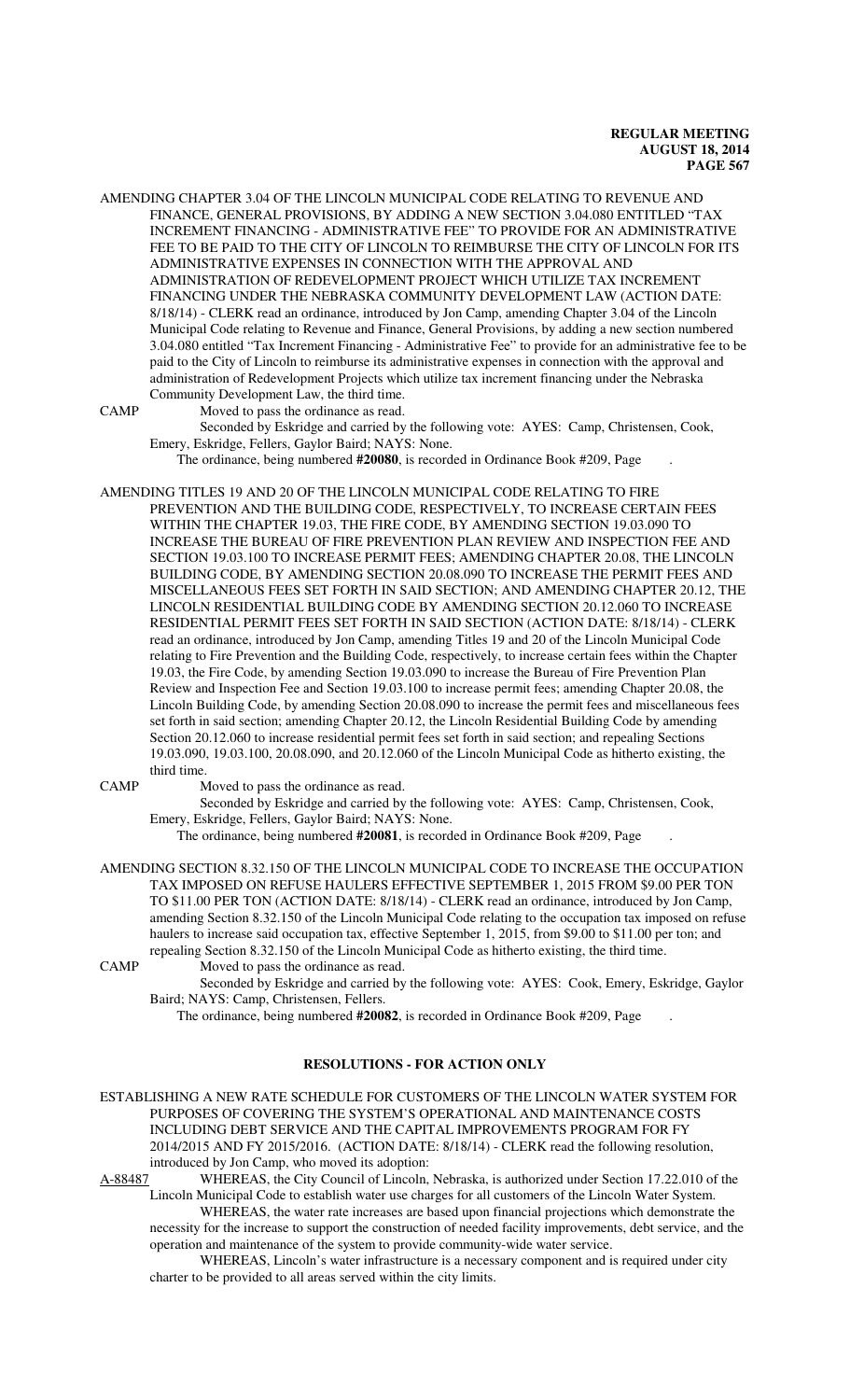And WHEREAS, Lincoln's water rates have historically remained low and, even with the proposed rate increases, will continue this tradition of competitive rates within the region and nationally. NOW, THEREFORE, BE IT RESOLVED by the City Council of the City of Lincoln, Nebraska: Effective with the "H" billing cycle commencing in November 2014 and November 2015, the following schedules of water use charges are hereby established and adopted:

#### SCHEDULE A

The following rate schedule shall apply to all residential property. "Residential Property" shall be defined as property consisting of dwelling units. If there is more than one use per master meter on any one property including the residential use, the schedule to be used will be determined as residential, if the residential portion is 50 percent or more of the area of the building.

|                           | Effective November, 2014 | Effective November, 2015 |
|---------------------------|--------------------------|--------------------------|
| 100 to 800 cubic feet     | \$1.344                  | \$1.344                  |
| $801$ to 2,300 cubic feet | 1.911                    | 1.91                     |
| 2,301 cubic feet and up   | 2.961                    | 2.961                    |

## SCHEDULE B

The following rate schedule shall apply for the current calendar year to all non-residential property that used less than 12,000,000 cubic feet of water in the previous calendar year:

|                             | Effective November, 2014 | Effective November, 2015 |
|-----------------------------|--------------------------|--------------------------|
| $100$ to $8,000$ cubic feet | \$1.344                  | \$1.344                  |
| 8,001 cubic feet and up     | 1.911                    |                          |
|                             |                          |                          |

#### SCHEDULE C

The following rate schedule shall apply for the current year to all non-residential property that used more than 12,000,000 cubic feet of water in the previous calendar year. On a calendar year basis, a "base usage" of each high user customer will be determined. The base usage is an average of the water usage of each high user customer for the previous three (3) calendar years. The following fees would apply:

|                                                                | Effective November, 2014 | Effective November, 2015 |
|----------------------------------------------------------------|--------------------------|--------------------------|
| Base and below (per 100 cubic<br>feet)                         | \$127.6                  | \$127.6                  |
| Water usage $5\%$ - 15% above<br>base (per 100 cubic feet)     | 132.3                    | 132.3                    |
| Water usage $15\%$ - $25\%$ above<br>base (per 100 cubic feet) | 136.5                    | 136.5                    |
| Water usage over 25% above<br>base (per 100 cubic feet)        | 140.7                    | 140.7                    |

SCHEDULE D - PROVISIONS APPLICABLE - TO ALL TYPES OF WATER SERVICE

Service Charge. There shall be a Service Charge per month to each property using the Lincoln Water System, determined by the number and size of the water meter, or meters, serving such property, to-wit:

|                  | Effective November, 2014 | Effective November, 2015 |
|------------------|--------------------------|--------------------------|
| Water Meter Size | Service Charge           | Service Charge           |
| $5/8$ inch       | \$4.37                   | \$4.95                   |
| $3/4$ inch       | 6.61                     | 7.49                     |
| 1 inch           | 11.04                    | 12.50                    |
| $1-1/2$ inch     | 22.02                    | 24.94                    |
| 2 inch           | 35.25                    | 39.91                    |
| 3 inch           | 66.13                    | 74.88                    |
| 4 inch           | 110.24                   | 124.82                   |
| 6 inch           | 220.42                   | 249.58                   |
| 8 inch           | 352.68                   | 399.34                   |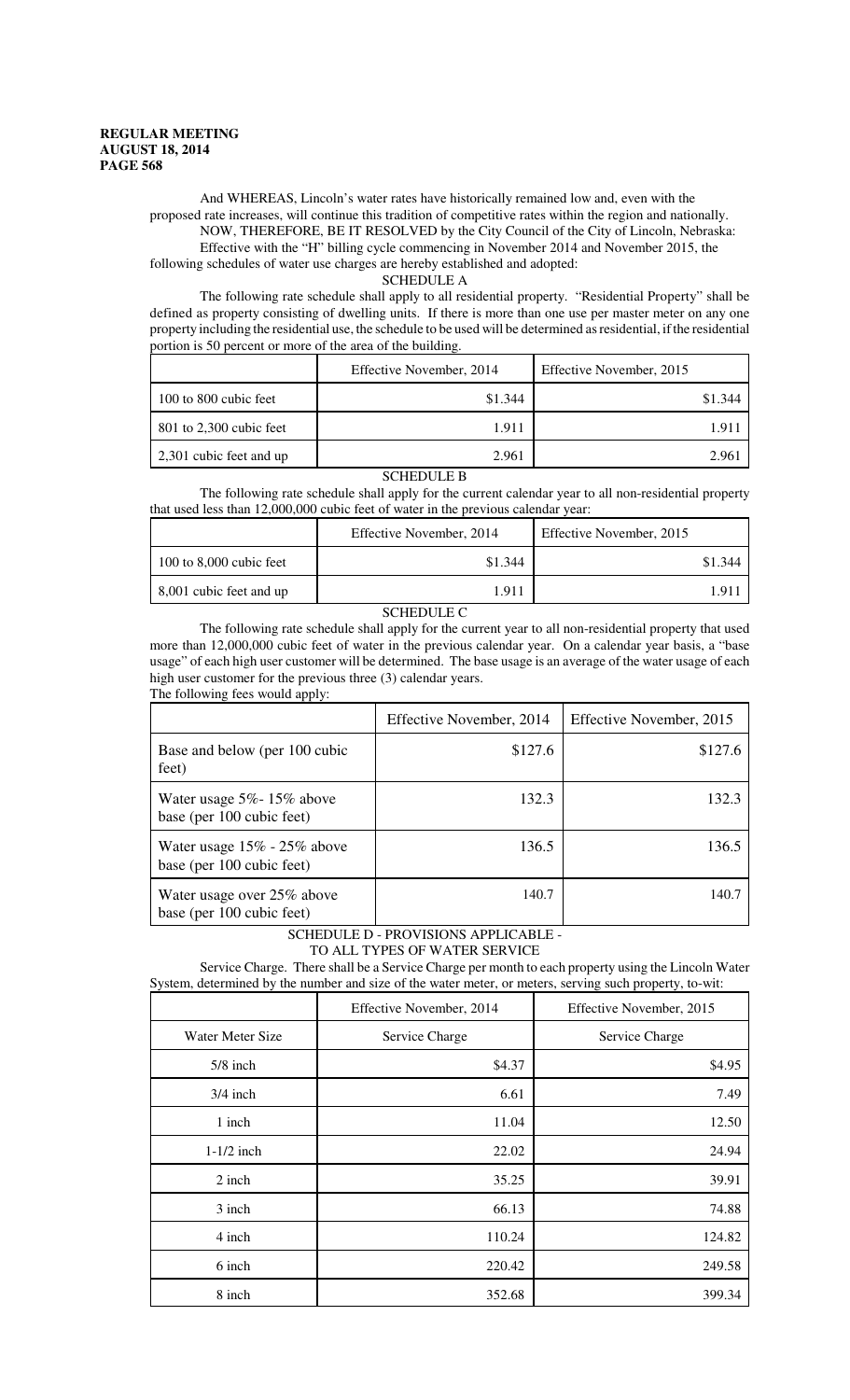| 10 inch | 507.02                           | 574.10 |
|---------|----------------------------------|--------|
|         | WATER RATES TO CUSTOMERS OUTSIDE |        |
|         | THE CITY LIMITS                  |        |

THE CITY LIMITS

Customers located outside the City Limits of Lincoln and served by the water system of the City of Lincoln shall pay no less than the water rates charged to customers within the City Limits of Lincoln for water furnished them by the water system of the City of Lincoln.

BE IT FURTHER RESOLVED that Resolution No. A-86943, adopted by the City Council on August 8, 2012, is hereby superseded.

Introduced by Jon Camp

Seconded by Christensen and carried by the following vote: AYES: Camp, Christensen, Cook, Emery, Eskridge, Fellers, Gaylor Baird; NAYS: None.

#### ESTABLISHING A NEW RATE SCHEDULE FOR CUSTOMERS OF THE LINCOLN WASTEWATER

SYSTEM FOR PURPOSES OF COVERING THE SYSTEM'S OPERATIONAL AND MAINTENANCE COSTS INCLUDING DEBT SERVICE AND THE CAPITAL IMPROVEMENTS PROGRAM FOR FY 2014/2015 AND FY 2015/2016. (ACTION DATE: 8/18/14) - CLERK read the following resolution, introduced by Jon Camp, who moved its adoption:<br>A-88488 WHEREAS, the City Council of Lincoln.

WHEREAS, the City Council of Lincoln, Nebraska, is authorized under Sections 17.60.020 and 17.60.030 of the Lincoln Municipal Code to establish wastewater charges for all customers of the Lincoln

Wastewater System.

WHEREAS, the wastewater rate increases are based upon financial projections which demonstrate the necessity for the increase to support the construction of needed facility improvements, debt service, and the operation and maintenance of the system to provide community-wide wastewater service.

WHEREAS, Lincoln's wastewater infrastructure is a necessary component and is required under city charter to be provided to all areas served within the city limits.

And WHEREAS, Lincoln's wastewater rates have historically remained low and, even with the proposed rate increases, will continue this tradition of competitive rates within the region and nationally.

NOW, THEREFORE, BE IT RESOLVED by the City Council of the City of Lincoln, Nebraska:

Effective with the "H" billing cycle commencing in November 2014 and November 2015 the following schedule of wastewater use charges is hereby established and adopted:

BASIC WASTEWATER USE CHARGE

(a) The basic wastewater use unit charge is hereby established as 185.9 cents.

(b) For any given residential property, the basic wastewater use charge for each billing cycle shall be determined by multiplying for each such cycle the total amount of water, in hundreds of cubic feet, metered for said property during a billing cycle chosen by the Director from the most recent past winter, by the basic wastewater use unit charge.

In the case of change of occupancy of residential property, if the Director reasonably determines that to compute the basic wastewater use charge for a given billing cycle upon the amount of water used by such property during such winter billing cycle would be inequitable either to the City or to the user, she shall use the average amount of water used by like users during such winter billing cycle to compute such charge.

(c) For any non-residential property, the basic wastewater use charge for a given billing cycle shall be determined by multiplying for each cycle the amount of water or wastewater, in hundreds of cubic feet, measured for said property during such cycle, by the basic wastewater use unit charge.

(d) Non-residential users shall be given credit, at the same rate, for water not discharged into the sanitary sewers provided such water is separately metered with the approval of the Public Utilities Department and at the customer's expense.

(e) Where a wastewater flow meter or other wastewater measuring device is required or permitted by the Director and is used to measure the volume of wastewater discharged into the Lincoln Wastewater System, such wastewater use charge shall be computed thereon at the basic wastewater use unit charge.

SERVICE CHARGE

Regardless of whether a wastewater meter is used, there shall be a service charge per month to each property using the Lincoln Wastewater System, determined by the number and size of the water meters serving such property, to-wit:

|                  | Effective November, 2014 | Effective November, 2015 |
|------------------|--------------------------|--------------------------|
| Water Meter Size | Service Charge           | Service Charge           |
| $5/8$ inch       | \$1.98                   | \$2.32                   |
| $3/4$ inch       | 3.85                     | 4.50                     |
| 1 inch           | 6.86                     | 8.01                     |
| $1-1/2$ inch     | 13.59                    | 15.88                    |
| $2$ inch         | 21.77                    | 25.43                    |
| 3 inch           | 40.89                    | 47.77                    |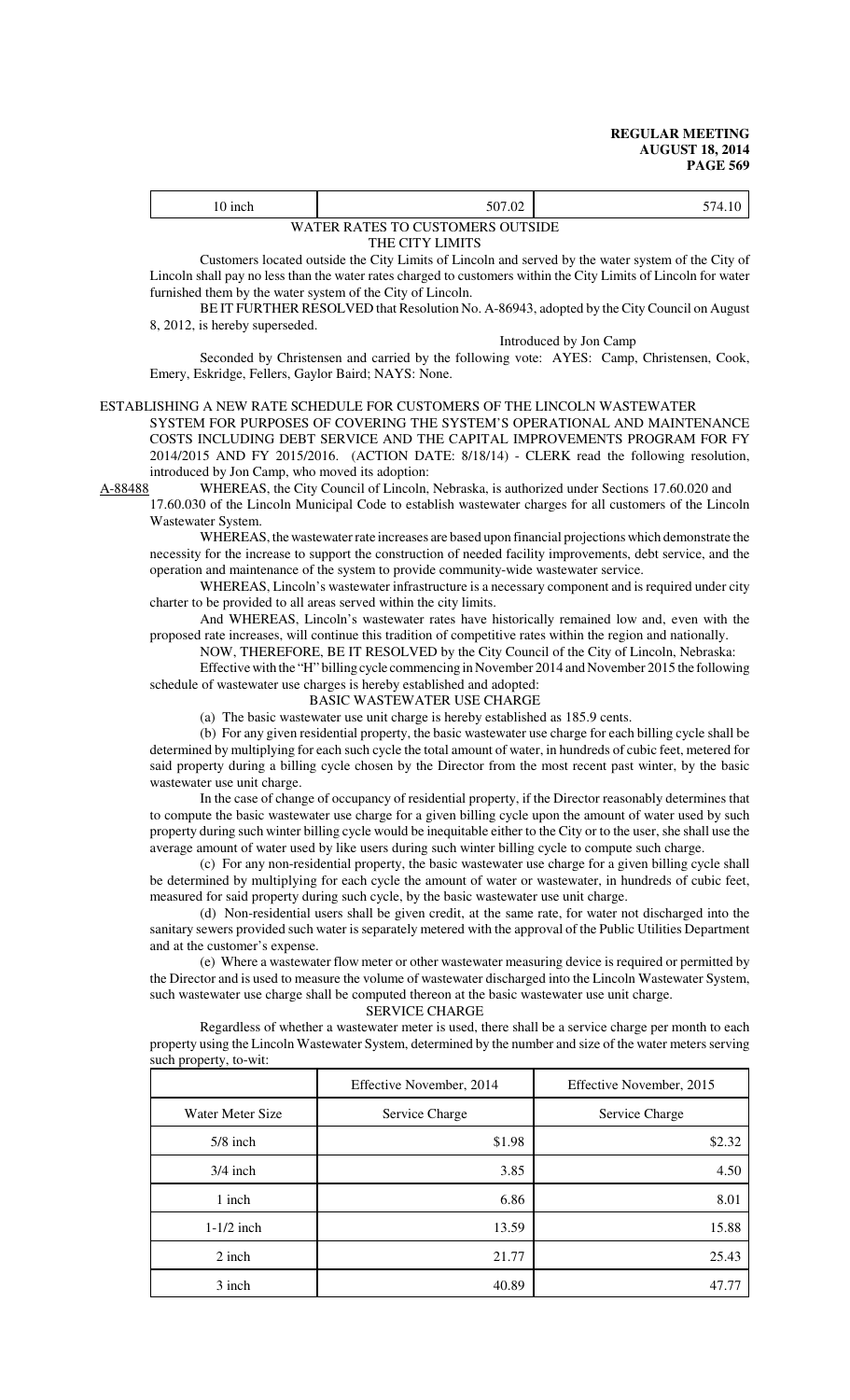| 4 inch  | 68.20  | 79.67  |
|---------|--------|--------|
| 6 inch  | 136.28 | 159.20 |
| 8 inch  | 218.06 | 254.75 |
| 10 inch | 313.57 | 366.32 |

## WASTEWATER RATES TO CUSTOMERS OUTSIDE

THE CITY LIMITS

Customers located outside the City Limits of Lincoln and served by the Lincoln Wastewater System shall pay no less than the wastewater rates charged to customers within the City Limits of Lincoln for service furnished them by the Lincoln Wastewater System.

BE IT FURTHER RESOLVED that Resolution No. A-86944, adopted by the City Council on August 8, 2012, is hereby superseded.

Introduced by Jon Camp

Seconded by Christensen and carried by the following vote: AYES: Camp, Christensen, Cook, Emery, Eskridge, Fellers, Gaylor Baird; NAYS: None.

ESTABLISHING A NEW SCHEDULE FOR SOLID WASTE SYSTEM USER CHARGES FOR THE USE OF ANY PUBLIC LANDFILL OR OTHER WASTE DISPOSAL SYSTEM OWNED BY THE CITY TO INCREASE REVENUES FOR PURPOSES OF COVERING OPERATIONAL AND MAINTENANCE COSTS AND THE CAPITAL IMPROVEMENTS PROGRAM TO BE EFFECTIVE SEPTEMBER 1, 2015. (ACTION DATE: 8/18/14) - PRIOR to reading:

GAYLOR BAIRD Moved Motion to Amend #1 to amend Bill 14R-221 in the following manner:

1. On page 2, line 9, delete the amount of "\$18.00" and insert in lieu thereof the amount of \$17.75.

2. On page 2, line 10, delete the amount of "\$18.00" and insert in lieu thereof the amount of \$17.75.

Seconded by Cook and carried by the following vote: AYES: Christensen, Cook, Emery, Eskridge, Fellers, Gaylor Baird; NAYS: Camp.

CLERK Read the following resolution, introduced by Jon Camp, who moved its adoption:

A-88489 WHEREAS, the City Council is authorized, pursuant to Section 8.32.100 of the Lincoln Municipal Code, to establish or revise, by resolution, fees to be charged to any person for the privilege of using any public landfill or other waste disposal facility owned by the City, and;

WHEREAS, the City Council deems it necessary to revise the fees for use of the City's public landfill and other waste disposal facilities as last revised by Resolution No. A-86945 passed by the City Council on August 8, 2012;

NOW, THEREFORE, BE IT RESOLVED by the City Council of the City of Lincoln, Nebraska:

That effective September 1, 2015, the following schedules of use charges are hereby established and adopted:

SCHEDULE A – Small Vehicle Transfer Station

# FLAT FEE SCHEDULE

The following rates shall be applied to all vehicles having a one-ton rating or less, with a cargo height of 5 feet or less; and trailers with a flatbed carrying size of 60 square feet or less, with a cargo height of 5 feet or less using the Small Vehicle Transfer Station:

Any uncovered load will be assessed an additional amount equal to 50% of the charge for such load. SCHEDULE B – Municipal Solid Waste Landfill

COMPUTED (WEIGHED) RATE SCHEDULE

The following rate shall be applied to all vehicles greater than one-ton rating, trailers with a flatbed carrying size of greater than 60 square feet, and all vehicles and trailers regardless of weight or size with a cargo height of greater than 5 feet using the Municipal Solid Waste Landfill on a load weight basis as follows: \$18.00 \$17.75 Per Ton

The minimum charge shall be equal to the per ton rate of  $$18.00 \text{ $17.75}$ . For periods that the scale is inoperative, the rate charged shall be \$5.85 per cubic yard. Any uncovered load will be assessed an additional amount equal to 50% of the computed charge for such load. The minimum fee for uncovered loads shall be \$50.00.

#### SCHEDULE C – Compost Facility

## FLAT FEE SCHEDULE

The following rates shall be applied to all vehicles having a one-ton rating or less, with a cargo height of 5 feet or less; and trailers with a flatbed carrying size of 60 square feet or less, with a cargo height of 5 feet or less using the Compost Facility: Cars per vehicle trip . . . . . . . . . . . . . . . . . . . . . . . . . . . . . . . . . . . . . . . . . . . . . . . . . . . . . . . . . . . . . . . . \$3.00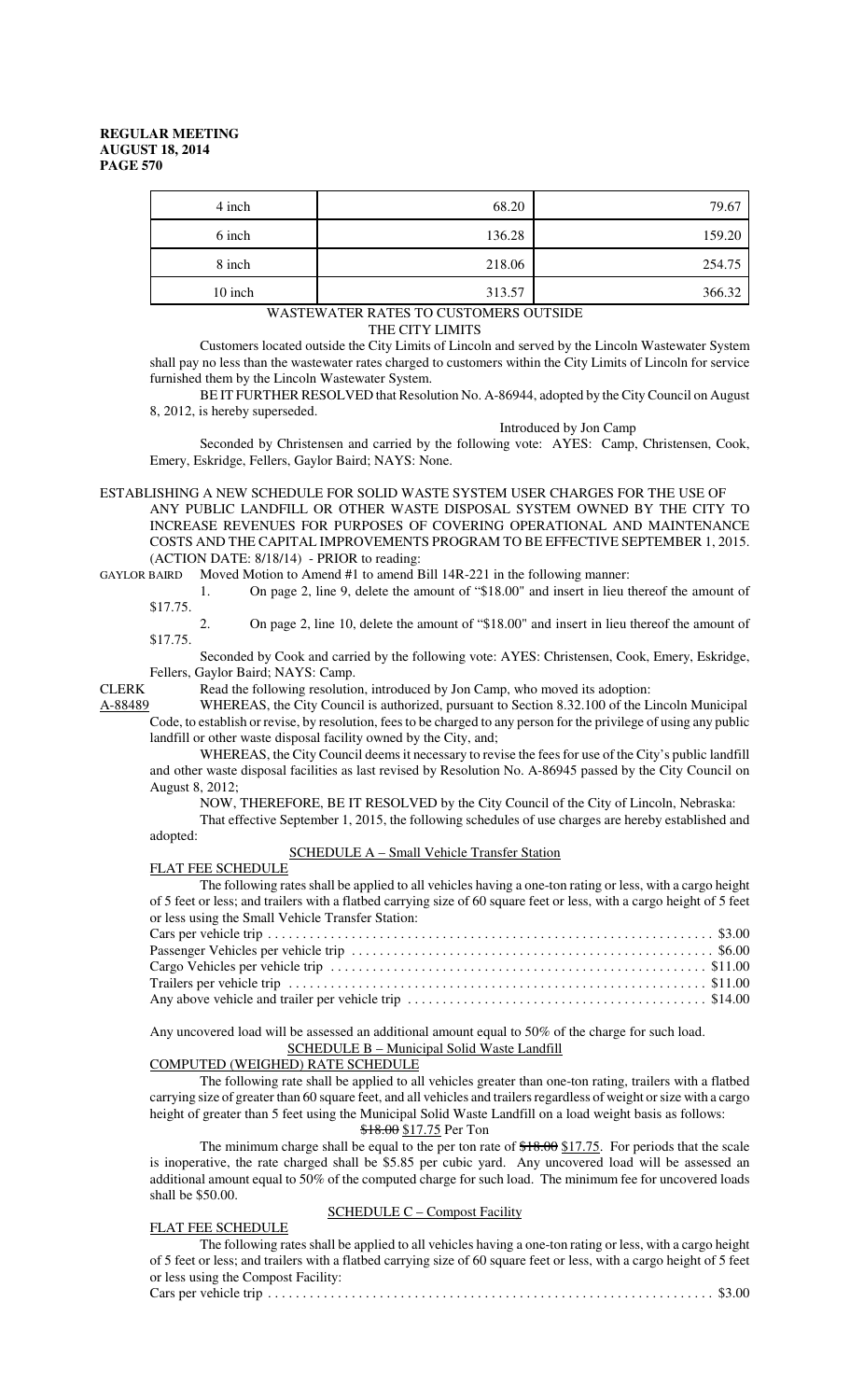| Any uncovered load will be assessed an additional amount equal to 50% of the charge for such load. |  |
|----------------------------------------------------------------------------------------------------|--|

#### COMPUTED (WEIGHED) RATE SCHEDULE

The following rate shall be applied to all vehicles greater than a one-ton rating, trailers with a flatbed carrying size of greater than 60 square feet and all vehicles and trailers regardless of weight or size with a cargo height of greater than 5 feet using the Compost Facility on a load weight basis as follows:

\$15.75 Per Ton

The minimum charge shall be equal to the per ton rate of \$15.75. For periods that the scale is inoperative, the rate charged shall be \$8.00 per cubic yard. Any uncovered load will be assessed an additional amount equal to 50% of the computed charge for such load. The minimum fee for uncovered loads shall be \$50.00.

SCHEDULE D - Construction and Demolition Debris Landfill

### FLAT RATE SCHEDULE

The following rates shall be applied to all vehicles having a one-ton rating or less, with a cargo height of 5 feet or less; and trailers with a flatbed carrying size of 60 square feet or less, with a cargo height of 5 feet or less using the Construction and Demolition Debris Landfill:

| COMPUTED (WEIGHED) RATE SCHEDULE |  |
|----------------------------------|--|

The following rate shall be applied to all vehicles greater than a one-ton rating, trailers with a flatbed carrying size of greater than 60 square feet, all vehicles and trailers regardless of weight or size with a cargo height of greater than 5 feet using the Construction and Demolition Debris Landfill on a load weight basis:

\$4.00 Per Ton

The minimum charge shall be equal to the per ton rate of \$4.00. For periods that the scale is inoperative, the rate charged shall be \$4.00 per cubic yard.

## SCHEDULE E – Special Wastes

| 1. | 1a.    | Special Wastes as defined by Municipal Code 8.32.080<br>Special Wastes landfilled directly with other refuse at time |
|----|--------|----------------------------------------------------------------------------------------------------------------------|
|    |        | \$5.00 per permit administrative fee                                                                                 |
|    |        |                                                                                                                      |
|    | $1b$ . | Special Wastes requiring segregation from other refuse                                                               |
|    |        | at time of disposal (including, but not limited to,                                                                  |
|    |        |                                                                                                                      |
|    |        | \$25.00 per load special handling fee                                                                                |
|    |        | Minimum Charge (1 ton rate plus \$25.00) \$43.00                                                                     |
|    | 1c.    | Cars, Passenger Vehicles, Cargo Vehicles and Trailers as defined in                                                  |
|    |        |                                                                                                                      |
|    |        | \$5.00 per permit administrative fee                                                                                 |
|    |        | <b>SCHEDULE F - Special Fees</b>                                                                                     |
| 1. |        | All whole and processed tires (portions of tires)                                                                    |
|    |        | 1a.                                                                                                                  |
|    |        | plus applicable Schedule A or Schedule B fees                                                                        |
|    |        | 1b.                                                                                                                  |
|    |        | plus applicable Schedule A or Schedule B fees                                                                        |
|    |        | 1c.                                                                                                                  |
|    |        | plus applicable Schedule A or Schedule B fees                                                                        |
| 2. |        |                                                                                                                      |
|    |        | plus applicable Schedule A or Schedule B fees                                                                        |
| 3. |        | The following fee shall be assessed for wastes which are unacceptable, including but not limited to                  |
|    |        | out-of-county wastes, or prohibited from land disposal, if they are found to exist in a load and the                 |

vehicle driver fails to remove the waste or place the waste in the designated areas. Unacceptable waste loads rejected . . . . . . . . . . . . . . . . . . . . . . . . \$50.00 per occurrence The Director of Public Works & Utilities shall have the authority to negotiate for and collect fees on any wastes that may require unusual or special handling considerations other than those wastes addressed herein. The Director of Public Works & Utilities shall have the authority to issue rules and regulations which further define vehicle types, uncovered loads, unacceptable wastes and other policies for the City's solid waste

disposal facilities and operations. The Mayor shall have the authority to waive all or any portion of the scheduled fees in the event of an emergency or natural disaster which creates the need for immediate disposal of wastes resulting from such emergency.